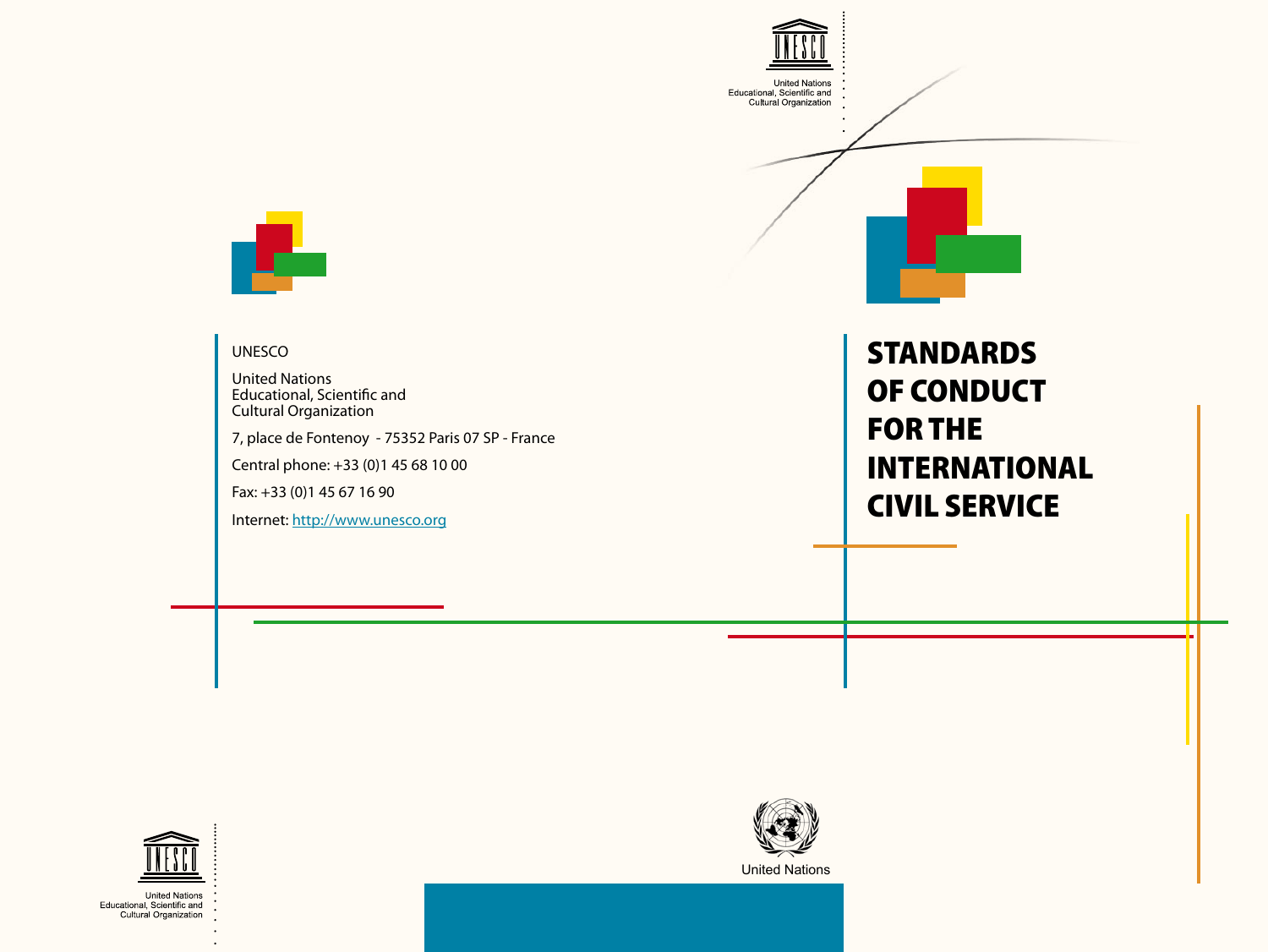

**United Nations** onied Nations<br>Educational, Scientific and<br>Cultural Organization

# STANDARDS OF CONDUCT FOR THE INTERNATIONAL CIVIL SERVICE

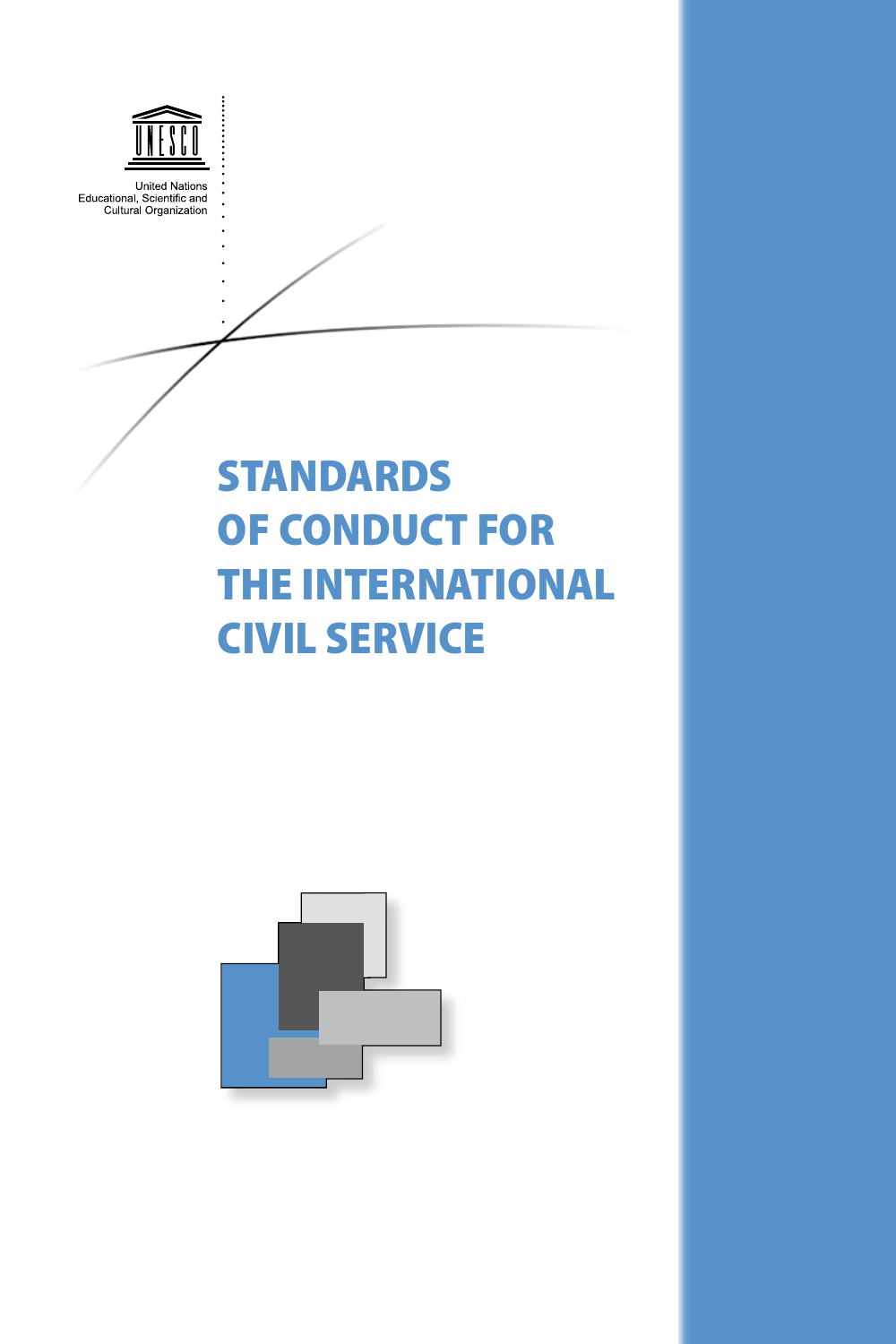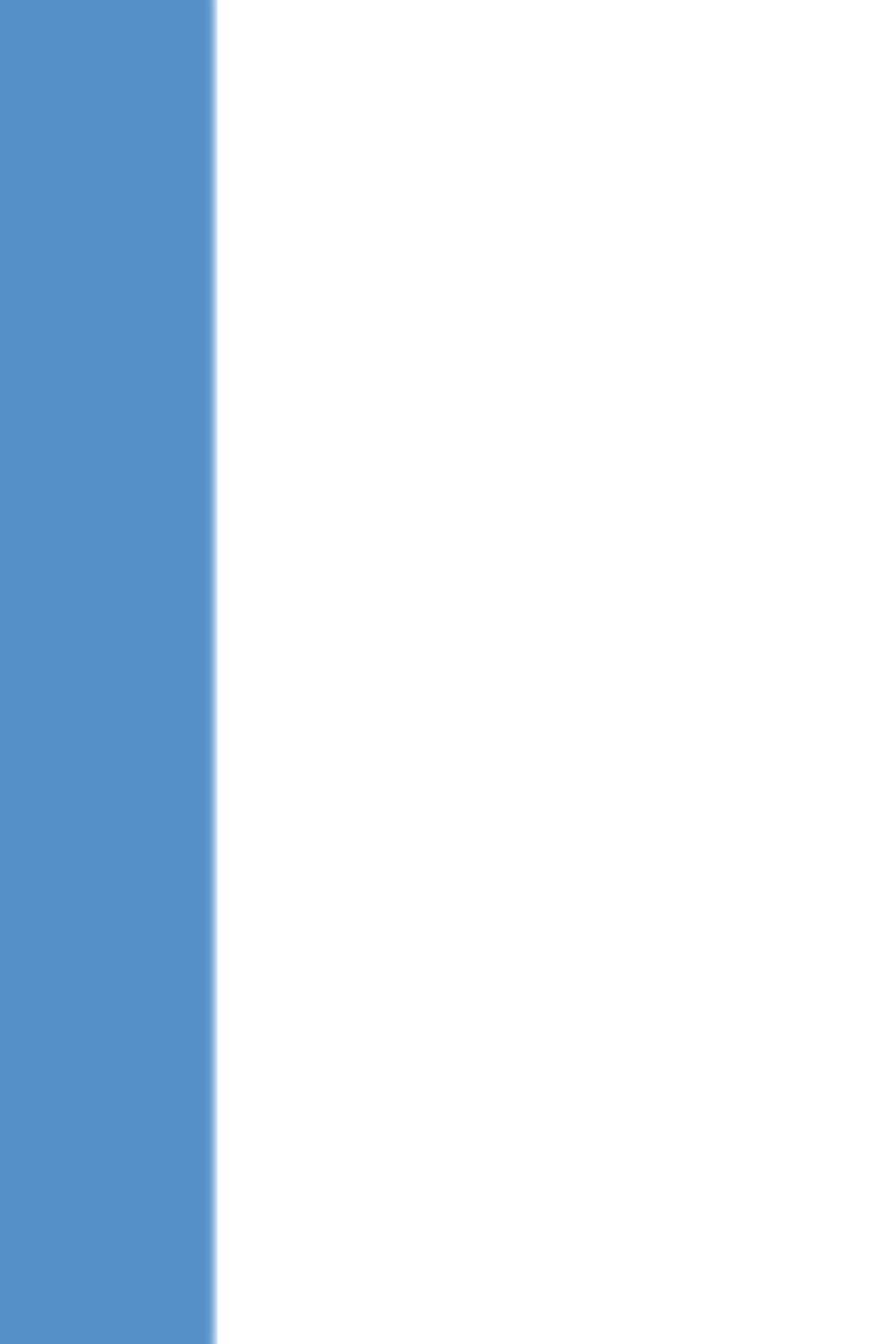*Further to the recommendation of the Advisory Council on Personnel Policies (ACPP), I am pleased to announce that I have decided to introduce officially at UNESCO the new standards of conduct for international civil servants. The standards, which the International Civil Service Commission (ICSC) spent three years preparing and which were welcomed by the United Nations General Assembly in 2001, will replace the previous standards adopted in 1954.*

*Adapted to meet the new challenges of the twenty-first century, the new standards reflect the way in which the world has changed in recent decades and embody the values promoted by the organizations of the United Nations system. These values, which concern fundamental human rights, social justice, the dignity of the human person and respect for the equal rights of men and women, should inspire and guide international civil servants in their professional activities as well as in their personal conduct.*

*The introduction of the new standards at UNESCO is timely in more ways than one, since ethical issues are central to the reform that is currently under way in the United Nations system as a whole. UNESCO has, moreover, just instituted a new policy aimed at preventing and putting an end to all forms of harassment, be it moral or sexual.*

*The publication of the new standards will be coupled with an information campaign so that each of us can better assimilate and adopt the values set out in the text. It is my hope that a culture of respect for others and a favourable working environment, characterized by integrity, professionalism and mutual trust, will thus be strengthened at UNESCO.*

*It is up to all of us to make these goals a reality in our Organization.*



**Mr Koïchiro Matsuura** *Director-General of UNESCO*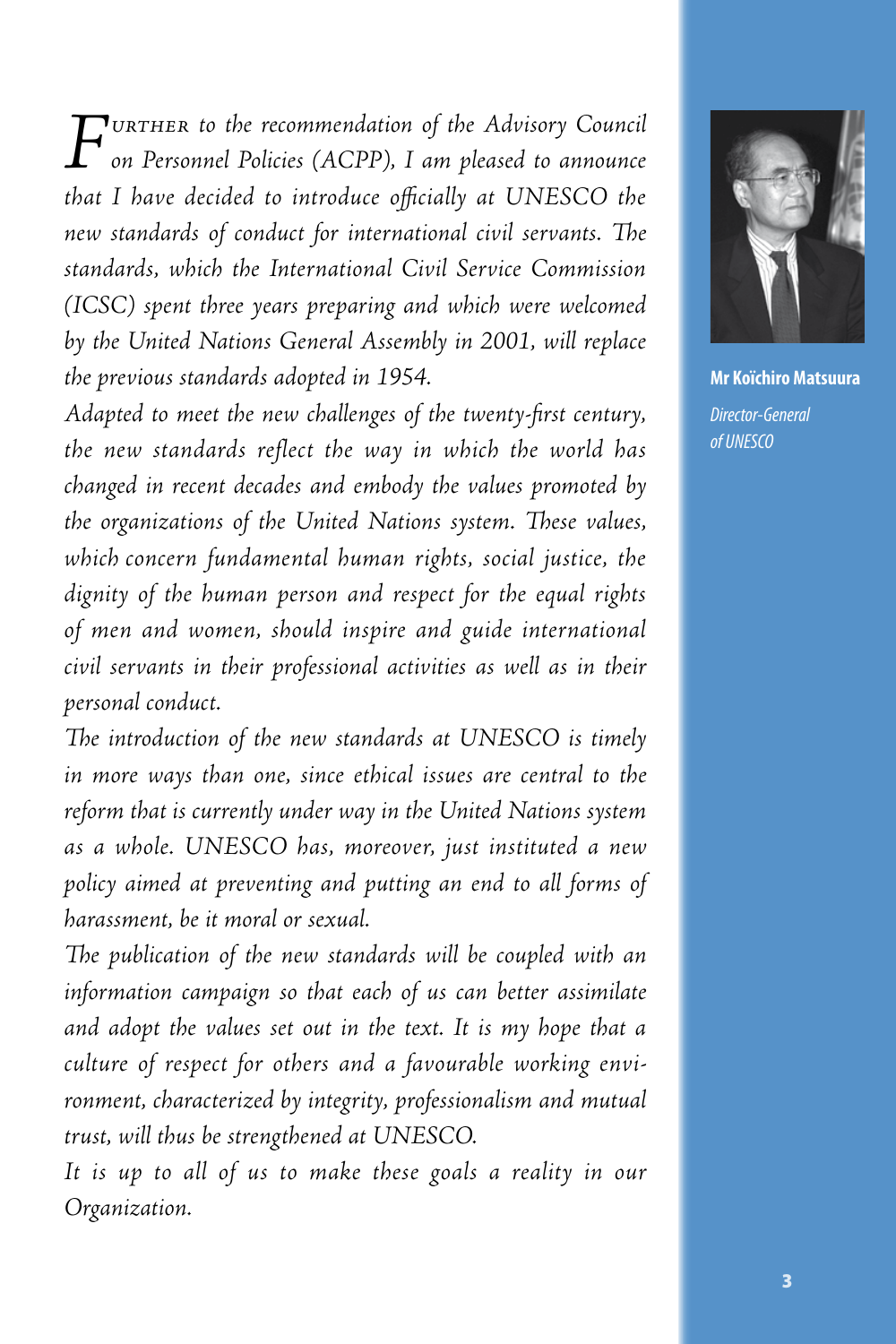**I**<br>the **The last chapter of the brochure contains a series of questions and answers that explain, with the help of examples, how these standards of conduct apply to staff at UNESCO (conduct within UNESCO, disclosure of information, conflicts of interest and external relations).**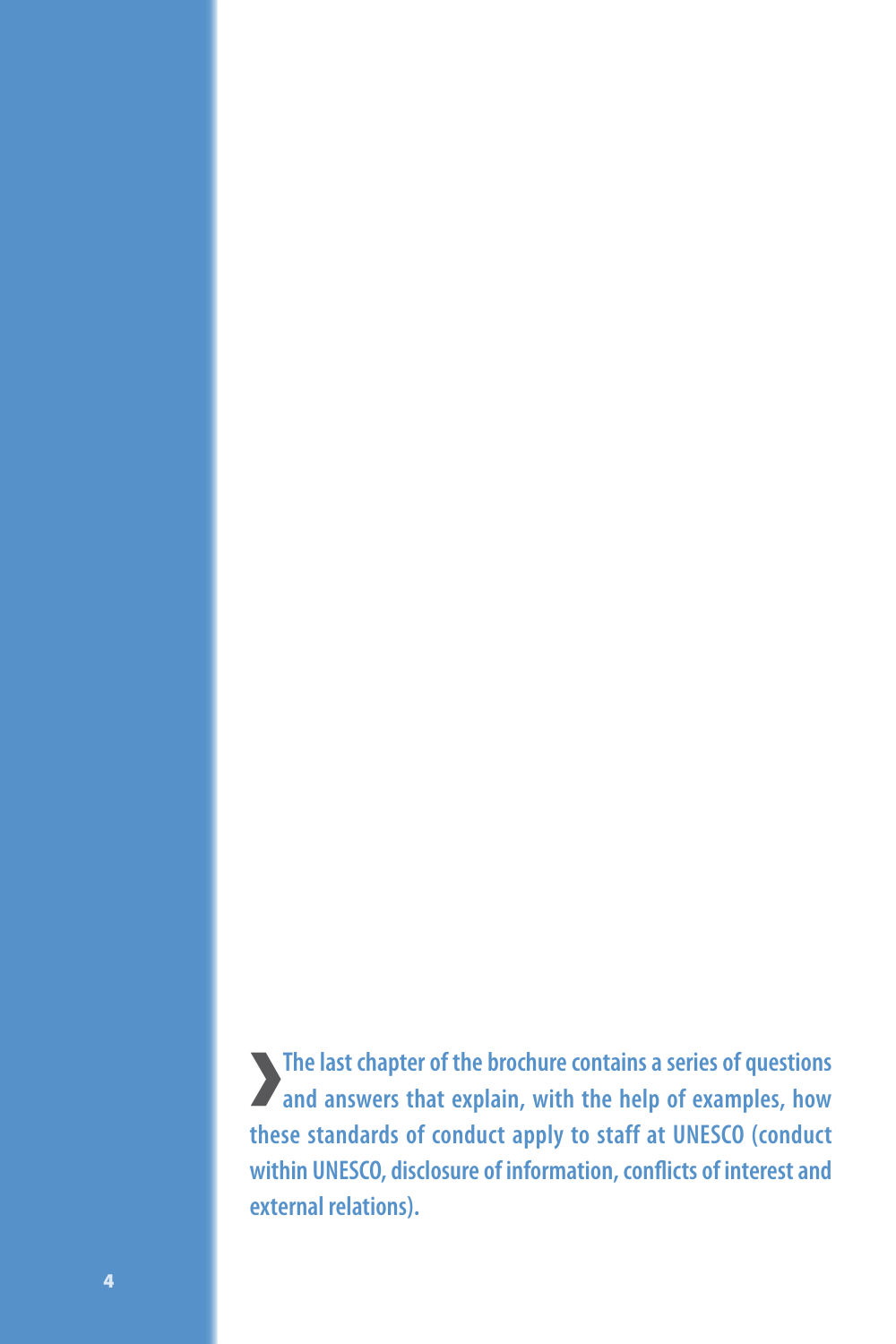# STANDARDS OF CONDUCT FOR THE INTERNATIONAL CIVIL SERVICE

*"The integrity of men is to be measured by their conduct, not by their professions."*

> **Junius** English political author

#### 1 Introduction

The United Nations and the specialized agencies embody the highest aspirations of the peoples of the world. Their aim is to save succeeding generations from the scourge of war and to enable every man, woman and child to live in dignity and freedom.

#### 2

The international civil service bears responsibility for translating these ideals into reality. It relies on the great traditions of public administration that have grown up in member States: competence, integrity, impartiality, independence and discretion. But over and above this, international civil servants have a special calling: to serve the ideals of peace, of respect for fundamental rights, of economic and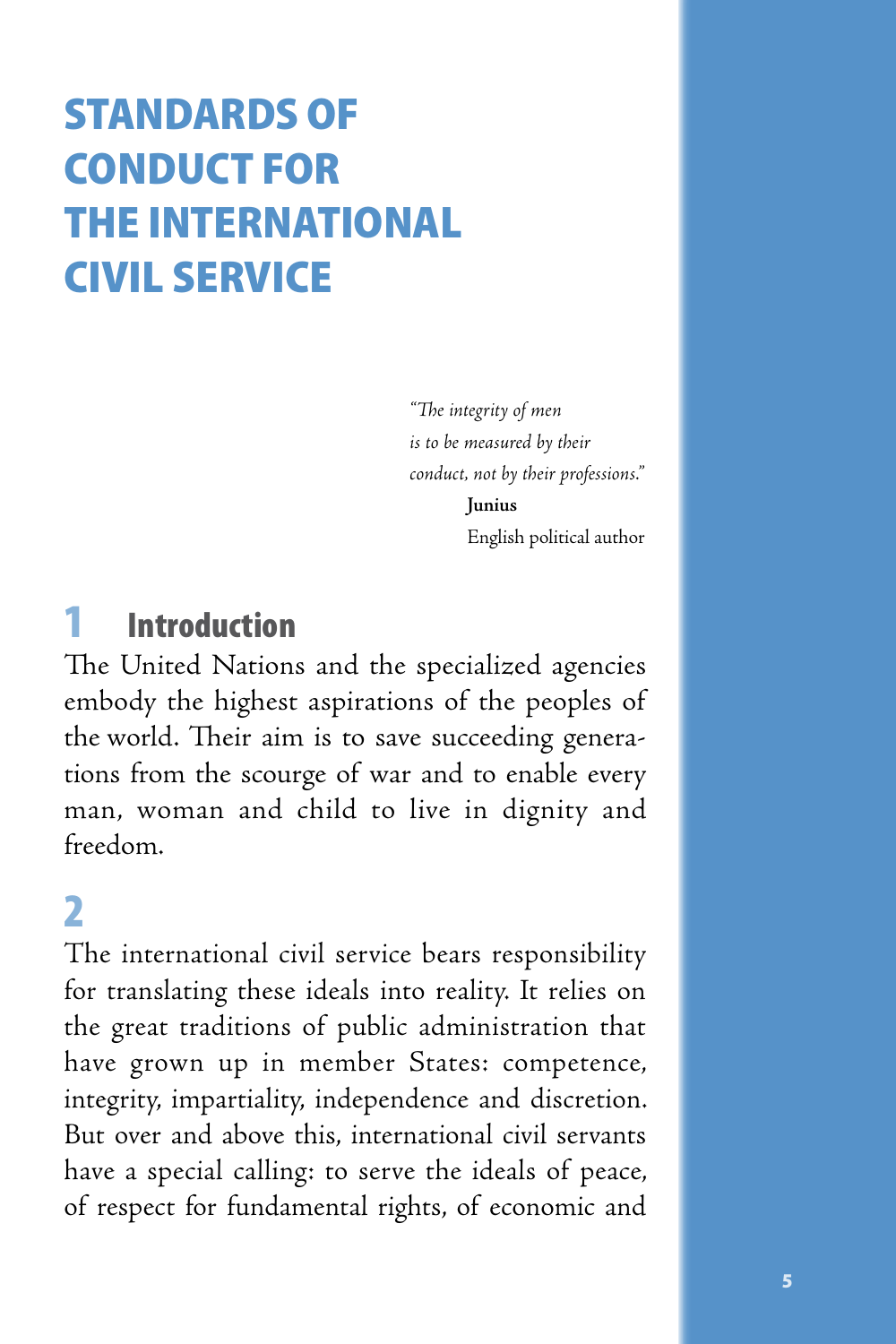social progress, and of international cooperation. It is therefore incumbent on international civil servants to adhere to the highest standards of conduct; for, ultimately, it is the international civil service that will enable the United Nations system to bring about a just and peaceful world.

# Guiding principles

#### **Rights of men and women**

The values that are enshrined in the United Nations organizations must also be those that guide international civil servants in all their actions: fundamental human rights, social justice, the dignity and worth of the human person and respect for the equal rights of men and women and of nations great and small.

### $\blacktriangle$

International civil servants should share the vision of their organizations. It is loyalty to this vision that ensures the integrity and international outlook of international civil servants; it guarantees that they will place the interests of their organization above their own and use its resources in a responsible manner.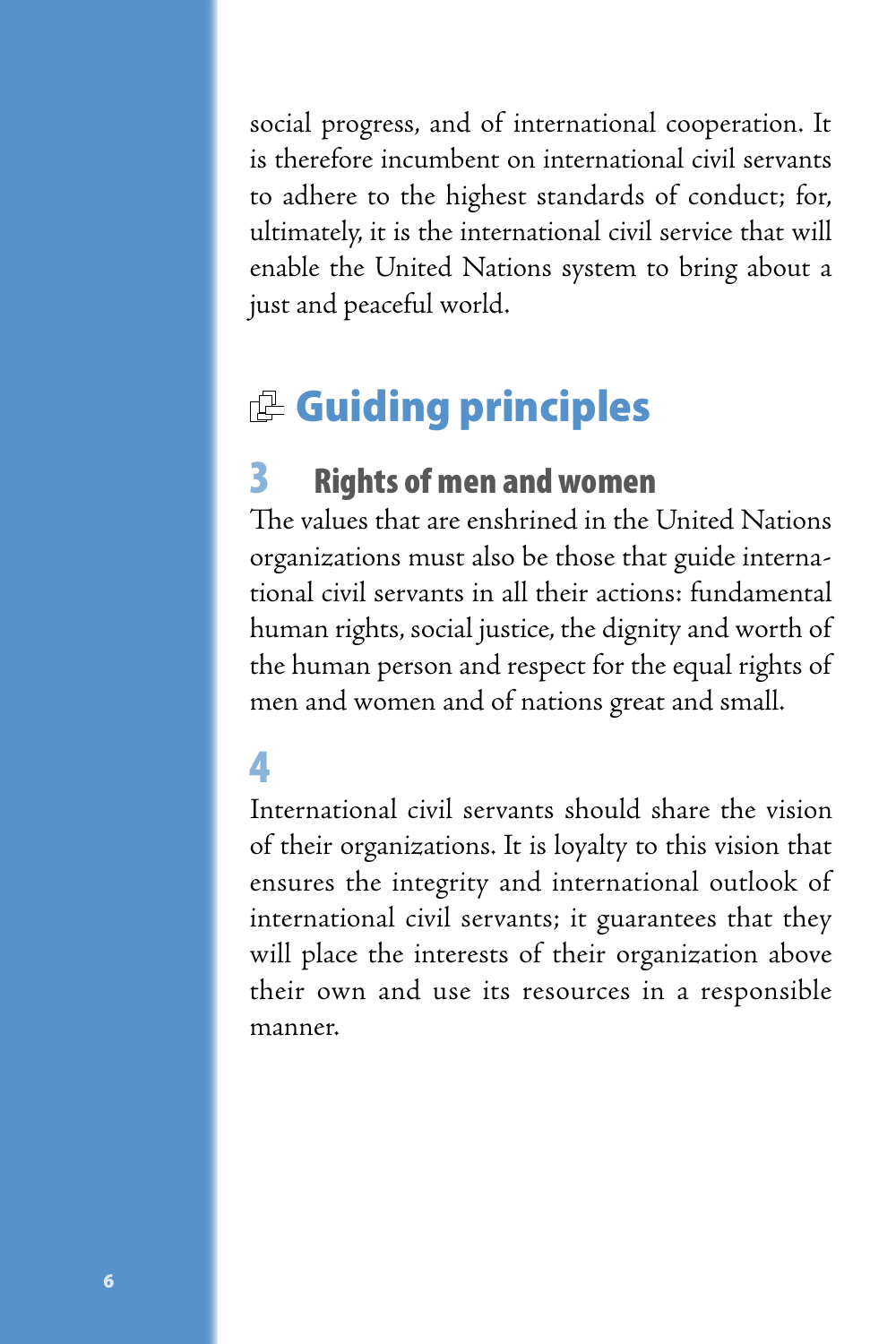# **5** Integrity

The concept of integrity enshrined in the Charter of the United Nations embraces all aspects of behaviour of an international civil servant, including such qualities as honesty, truthfulness, impartiality and incorruptibility. These qualities are as basic as those of competence and efficiency, also enshrined in the Charter.

# 6 Tolerance

Tolerance and understanding are basic human values. They are essential for international civil servants, who must respect all persons equally, without any distinction whatsoever. This respect fosters a climate and a working environment sensitive to the needs of all. To achieve this in a multicultural setting calls for a positive affirmation going well beyond passive acceptance.

# 7 Loyalty

International loyalty means loyalty to the whole United Nations system and not only to the organization for which one works; international civil servants have an obligation to understand and exemplify this wider loyalty. The need for a cooperative and understanding attitude towards international civil servants of other United Nations organizations is obviously most important where international civil servants of several organizations are serving in the same country or region.

**The following are contrary to the concept of integrity: theft, falsification of official documents, falsification of the amount of medical expenses or school fees, false statements of travel expenses, false statements in reference to a family situation, establishment of contracts for fictitious temporary assistance or for the benefit of close family members, personal use of extrabudgetary funds, misappropriation of funds, manipulation of the rules and procedures governing purchases, and corruption.**

**No one shall circulate, anonymously or not, information that is libellous or detrimental to the professional integrity or personal dignity of another individual.**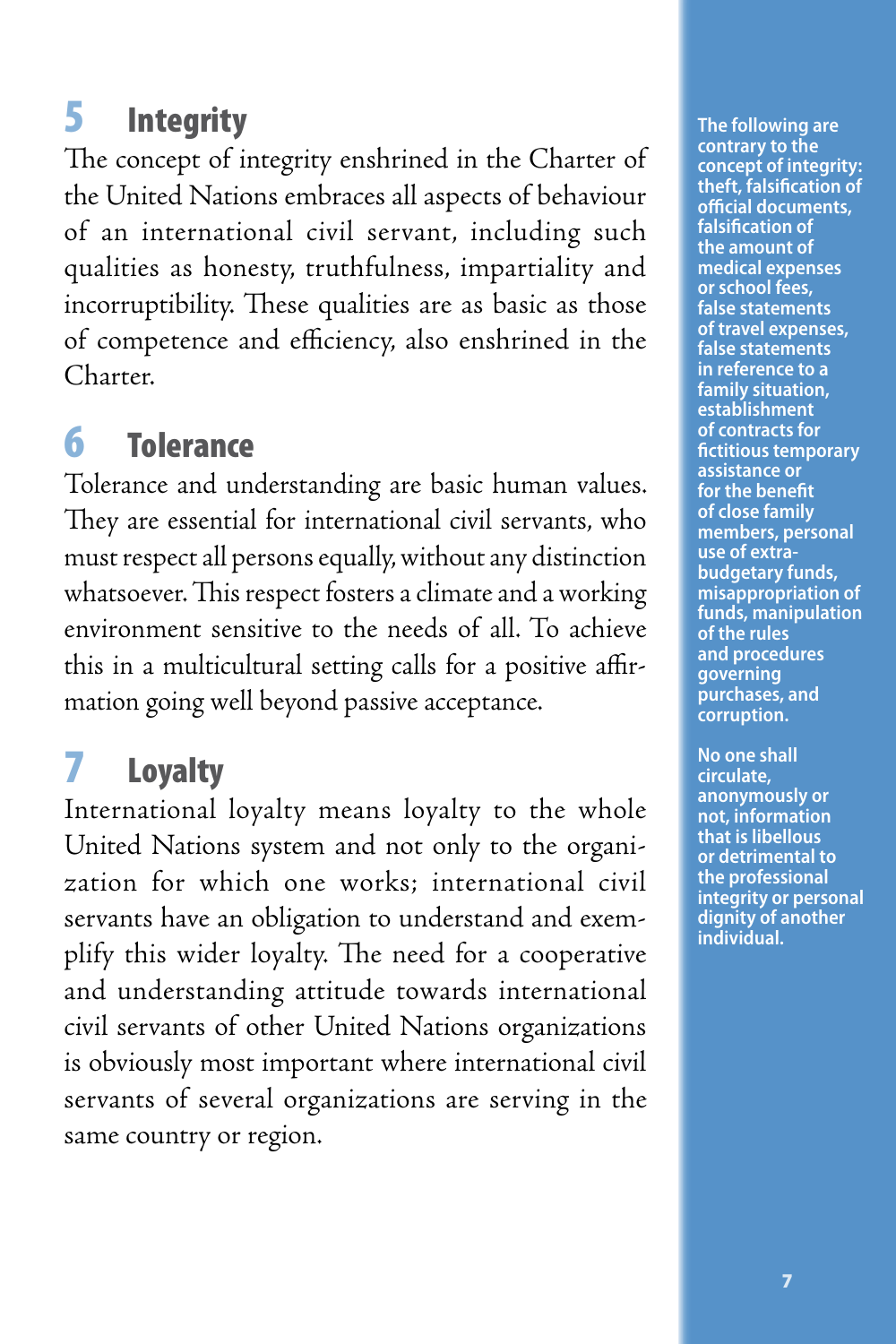**An international civil servant must never favour nationals from his/her country of origin, for example, when awarding temporary assistance contracts.**

> **No one shall exert pressure on a member of an evaluation panel with a view to encouraging the recruitment of a particular candidate.**

#### 8 Impartiality

If the impartiality of the international civil service is to be maintained, international civil servants must remain independent of any authority outside their organization; their conduct must reflect that independence. In keeping with their oath of office, they should not seek nor should they accept instructions from any Government, person or entity external to the organization. It cannot be too strongly stressed that international civil servants are not, in any sense, representatives of Governments or other entities, nor are they proponents of their policies. This applies equally to those on secondment from Governments and to those whose services have been made available from elsewhere. International civil servants should be constantly aware that through their allegiance to the Charter and the corresponding instruments of each organization, member States and their representatives are committed to respect this independent status.

#### **9** Tact and discretion

Impartiality implies tolerance and restraint, particularly in dealing with political or religious convictions. While their personal views remain inviolate, international civil servants do not have the freedom of private persons to take sides or to express their convictions publicly on controversial matters, either individually or as members of a group. This can mean that, in certain situations, personal views should only be expressed with tact and discretion.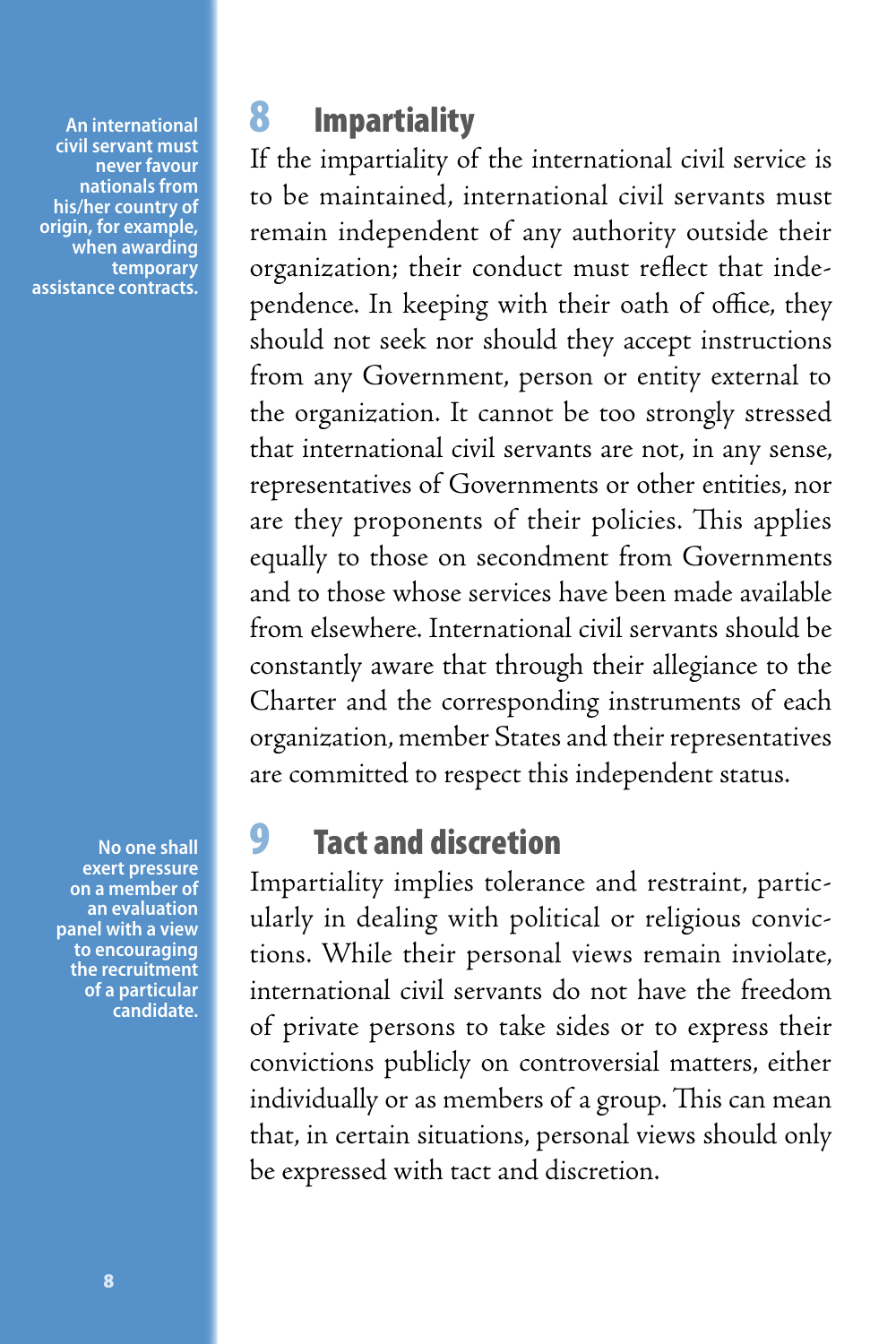# 10 International outlook

This does not mean that international civil servants have to give up their personal political views or national perspectives. It does mean, however, that they must at all times maintain a broad international outlook and an understanding of the international community as a whole.

### 11 Independance

The independence of the international civil service does not conflict with, or obscure, the fact that it is the member States that collectively make up (in some cases with other constituents) the organization. Conduct that furthers good relations with individual member States and that contributes to their trust and confidence in the secretariat strengthens the organization and promotes its interest.

# 12

International civil servants who are responsible for projects in particular countries or regions may be called upon to exercise special care in maintaining their independence. At times they might receive instructions from the host country but this should not compromise their independence. If at any time they consider that such instructions threaten their independence, they must consult their supervisors.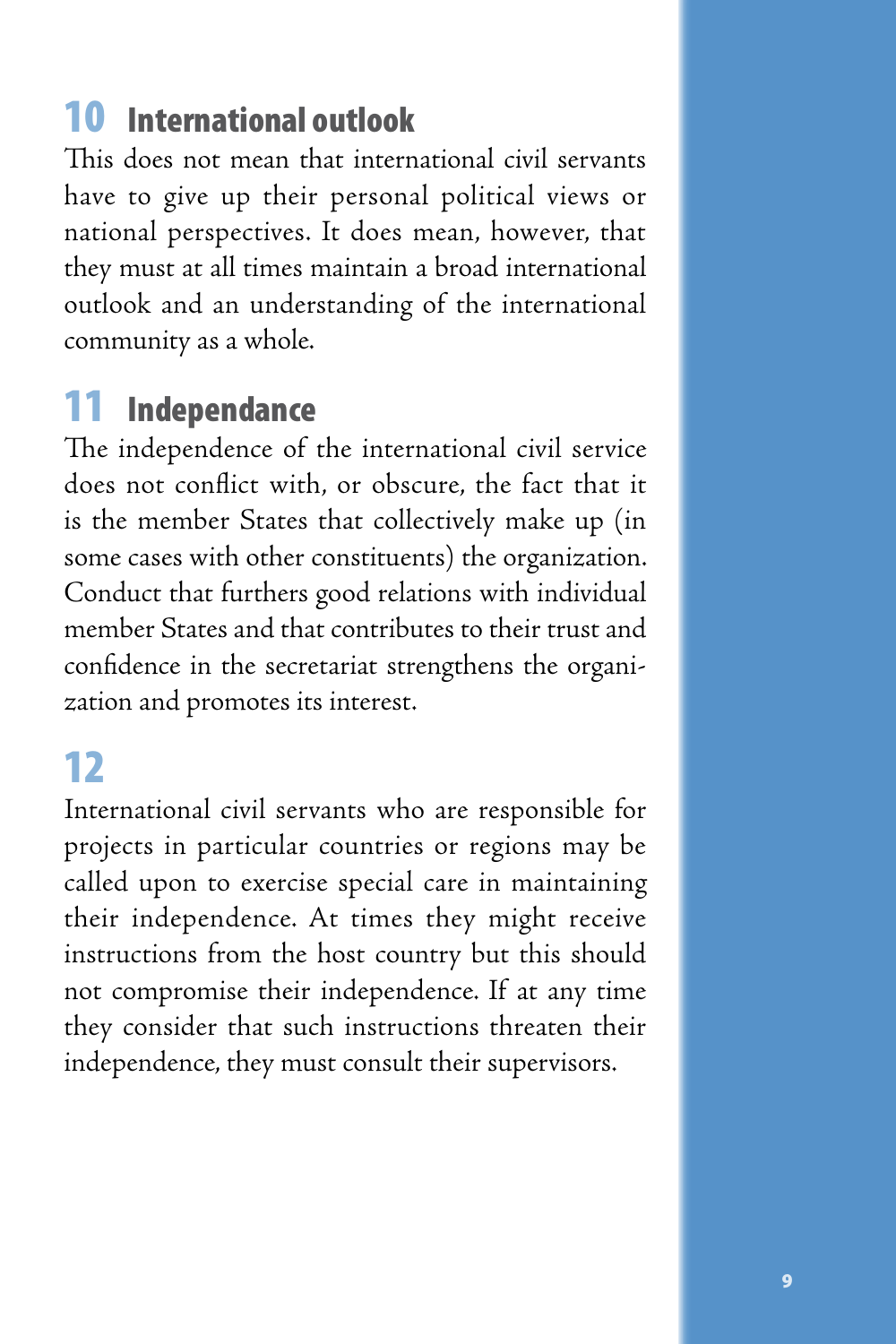### **13** Respect for diversity

An international outlook stems from an understanding of and loyalty to the objectives and purposes of the international organization itself as set forth in its legal instruments.

It implies, inter alia, respect for the right of others to hold different points of view and follow different cultural patterns. It requires a willingness to work without bias with persons of all nationalities, religions and cultures; it calls for constant sensitivity to how proposals, events and statements may look to others. It requires punctilious avoidance of any expressions that could be interpreted as biased or intolerant. Working methods can be different in different cultures. International civil servants should not be wedded to the attitudes, working methods or work habits of their own country or region.

#### **14** Gender equality

Freedom from discrimination is a basic human right. International civil servants are expected to respect the dignity, worth and equality of all people without any distinction whatsoever. Assumptions based on stereotypes must be assiduously avoided. One of the main tenets of the Charter is the equality of men and women, and organizations should therefore do their utmost to promote gender equality.

**If a woman applies for a post for which she has all the requisite qualifications, she cannot be excluded from the selection process on the grounds that she is pregnant.**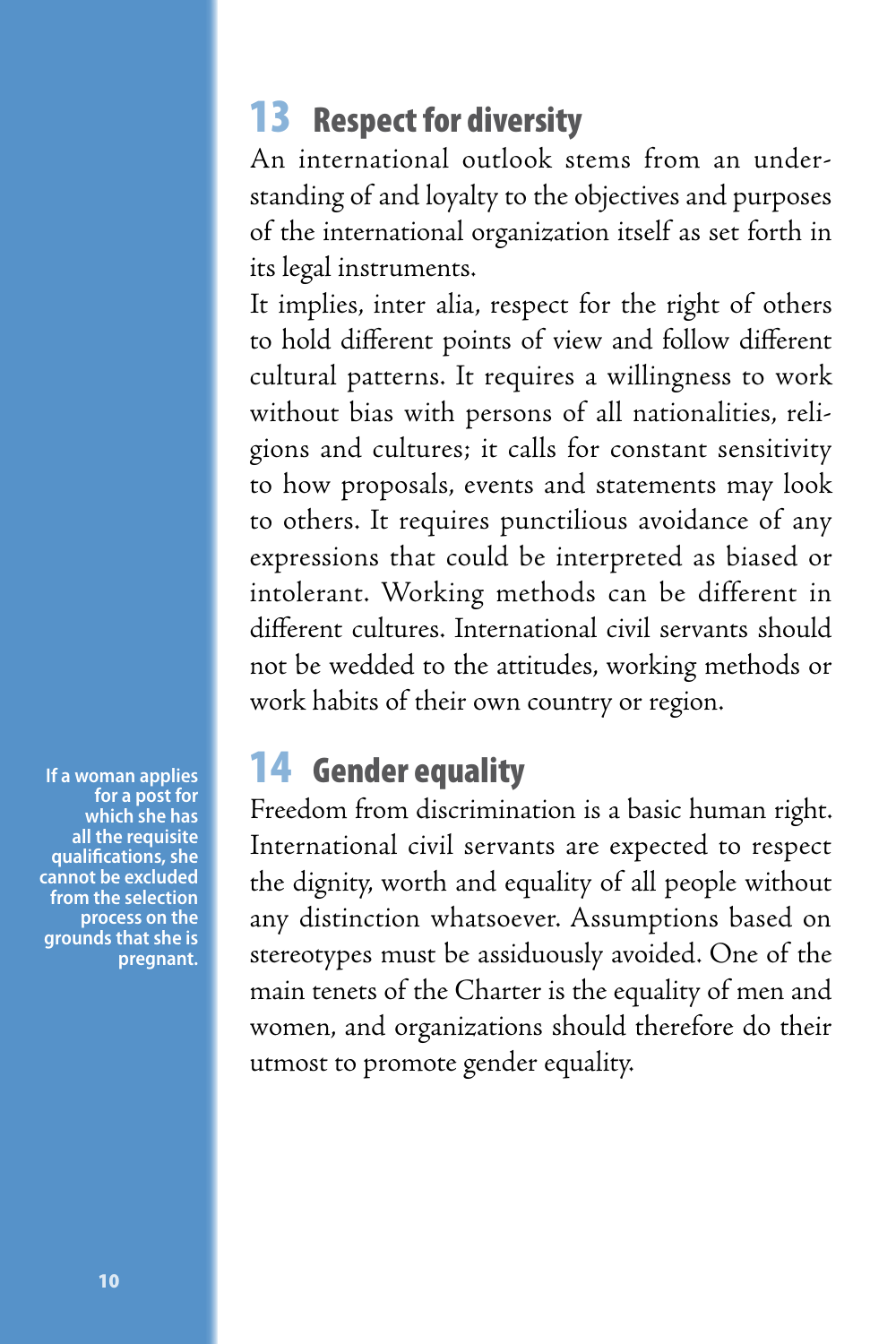# Working Relations

### **15** Mutual respect

Managers and supervisors are in positions of leadership and it is their responsibility to ensure a harmonious workplace based on mutual respect; they should be open to all views and opinions and make sure that the merits of staff are properly recognized. They need to provide support to them; this is particularly important when they are subject to criticism arising from the carrying out of their duties. Managers are also responsible for guiding and motivating their staff and promoting their development.

## 16

It is natural for managers to be seen as role models and they have therefore a special obligation to uphold the highest standards of conduct. It would be quite improper for them to solicit favours, gifts or loans from their staff; they must act impartially, without intimidation and favouritism. In matters relating to the appointment or career of others, no international civil servant should try to influence colleagues for personal reasons.

# 17 Sharing of information

It is naturally incumbent on managers and supervisors to communicate effectively with their staff and share information with them. International civil servants have a reciprocal responsibility to provide all pertinent facts and information to their supervisors

**Supervisors must never subject their subordinates to humiliating reprimands.**

**Supervisors must not use their rank to make their subordinates carry out personal services that have nothing to do with the job.**

**Staff members must not hire an individual lacking the proper qualifications simply because that person is known to them, nor should the contract of the person hired be renewed, for the same reason, if the services provided prove to be unsatisfactory.**

**During the recruitment process, members of evaluation panels must make their recommendations solely on the basis of candidates' actual qualifications and competencies and not on personal considerations.**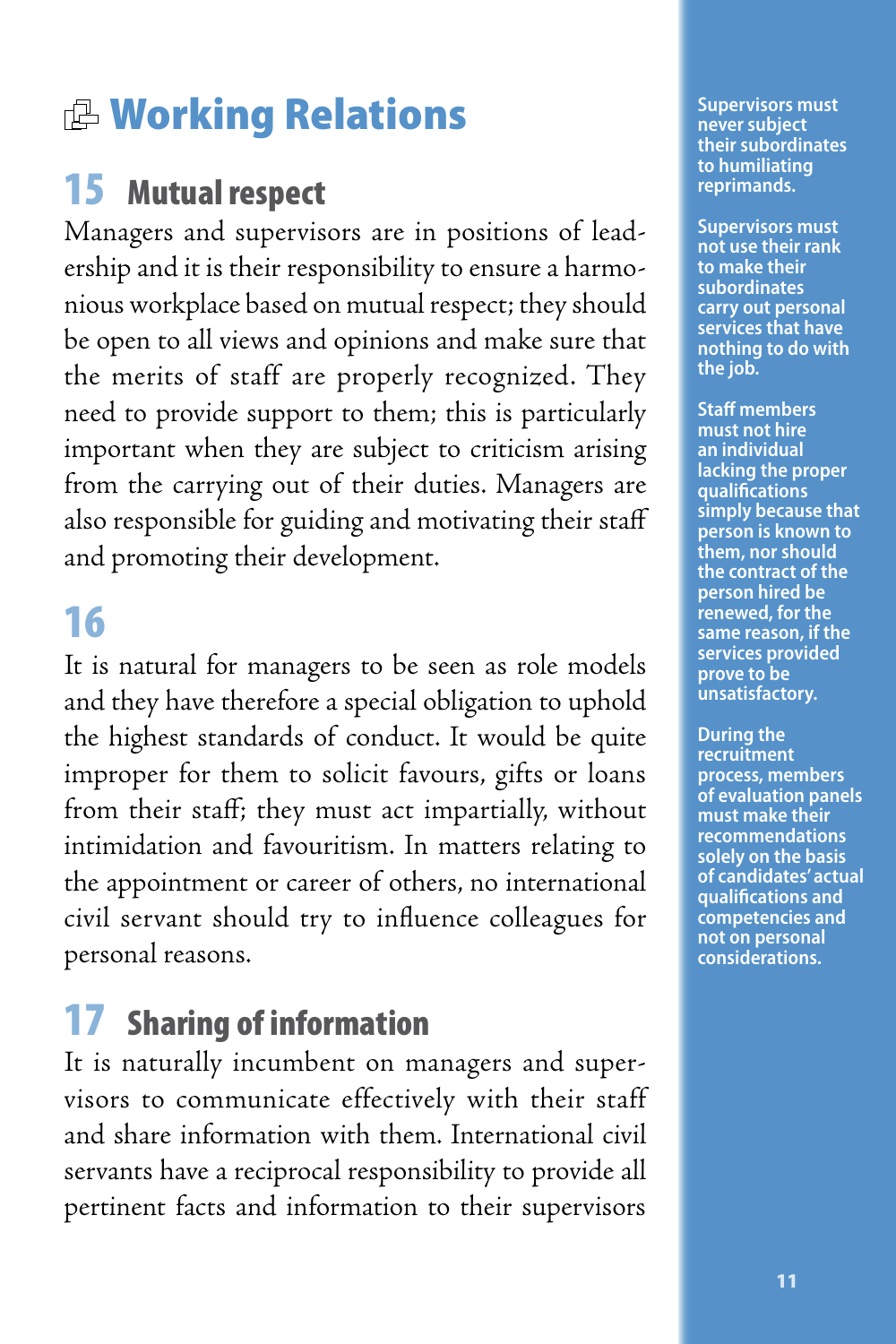and to abide by and defend any decisions taken, even when these do not accord with their personal views.

## 18

International civil servants have to follow the instructions they receive in connection with their official functions and if they have doubts as to whether an instruction is consistent with the Charter or any other constitutional instrument, decisions of the governing bodies or administrative rules and regulations, they should first consult their supervisors. If they cannot agree, the international civil servant may ask for written instructions. These may be challenged through the proper institutional mechanisms, but any challenge should not delay carrying out the instruction. International civil servants may also record their views in official files. They should not follow verbal or written instructions that are manifestly inconsistent with their official functions or that threaten their safety or that of others.

### 19

It must be the duty of international civil servants to report any breach of the organization's rules and regulations to a higher level official, whose responsibility it is to take appropriate action. An international civil servant who makes such a report in good faith has the right to be protected against reprisals or sanctions.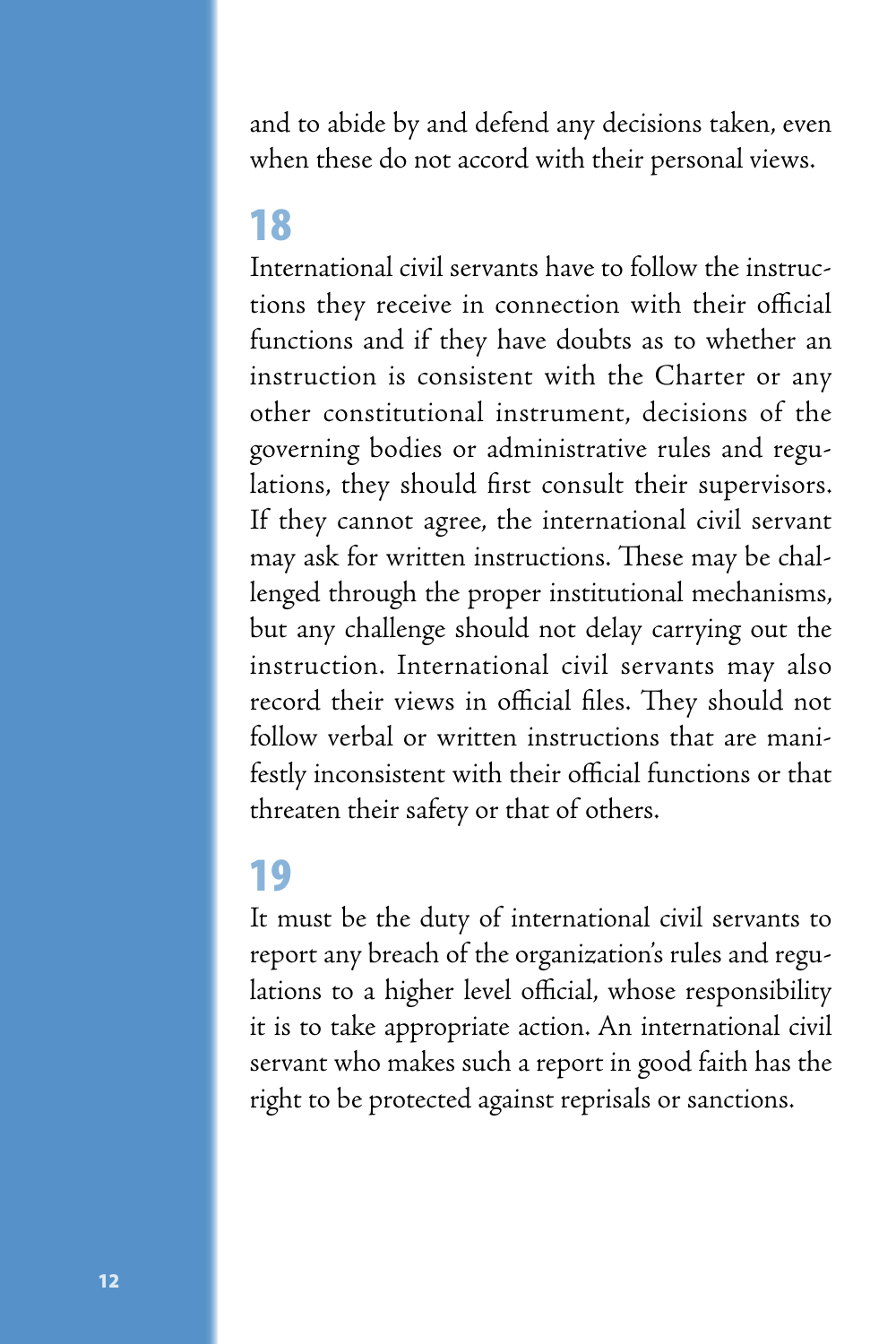## **母 Harassment**

## 20

Harassment in any shape or form is an affront to human dignity and international civil servants must avoid it. They should not engage in any form of harassment and must be above any suspicion of it. International civil servants have the right to an environment free of harassment. It is the responsibility of organizations to explain their interpretation of the term and to establish rules and provide guidance on what constitutes harassment and how it will be dealt with.

### Conflict of interest

### 21

It can happen that international civil servants are confronted with a question entailing a conflict of interest; such questions can be very sensitive and need to be treated with care. Conflict of interest includes circumstances in which international civil servants, directly or indirectly, would appear to benefit improperly, or allow a third party to benefit improperly, from their association in the management or the holding of a financial interest in an enterprise that engages in any business or transaction with the organization.

**No form of harassment is tolerated at UNESCO. Administrative Circular No. 2232 of 20 April 2005 defines harassment as: "any deliberate, offensive, undesired conduct, incompatible with the Standards of Conduct, in the workplace or in connection with work, that can be reasonably perceived as such, and has the purpose or effect of: (a) an affront to the identity, the personality, the dignity or the physical integrity of an employee/a group of employees; or (b) the creation of an intimidating, hostile, degrading, humiliating or offensive work environment".**

**An administrator with a financial interest in an office supply company must not order supplies from it.**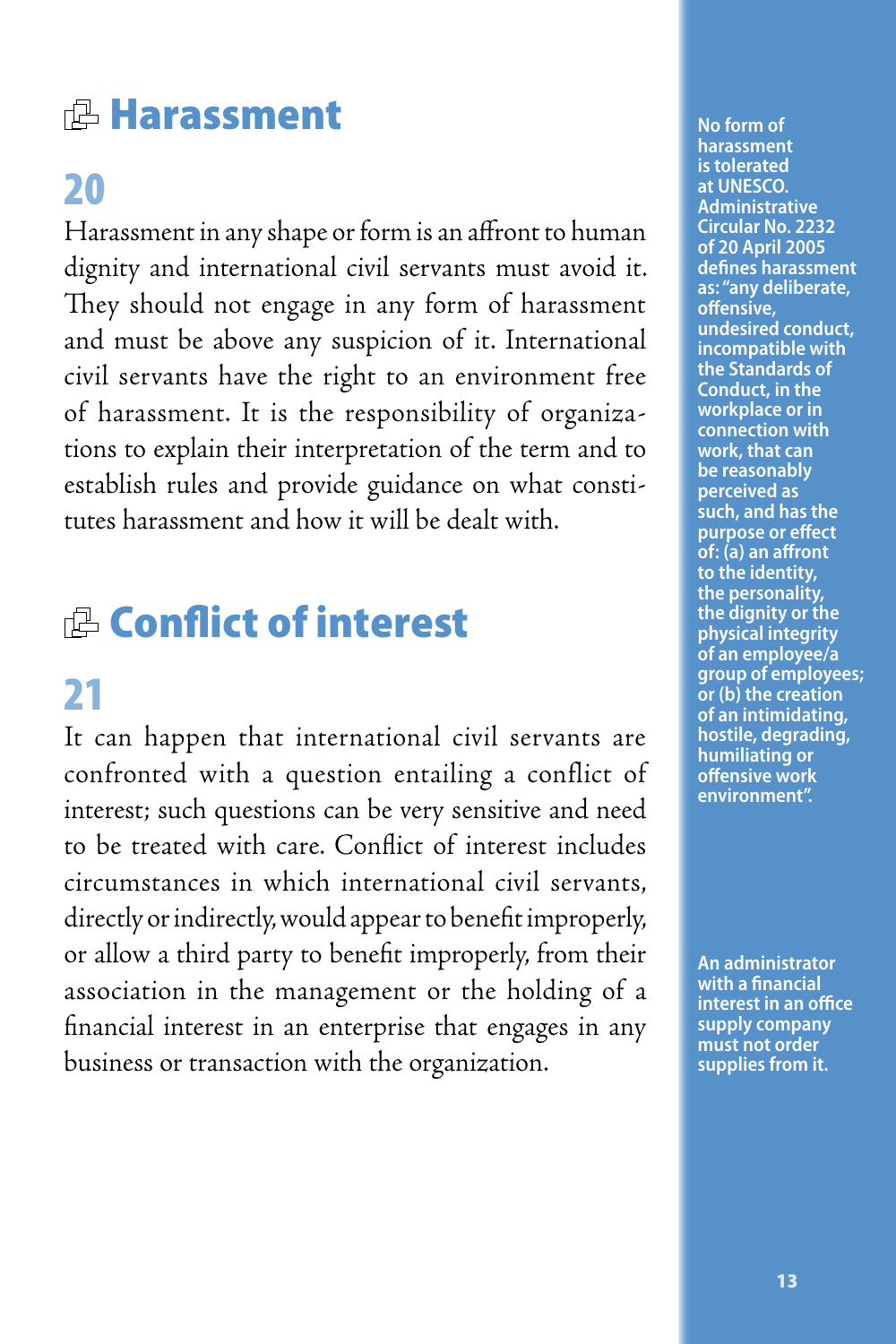**A staff member must not influence his/her supervisors to engage the services of a company in which the staff member has a private interest or for which one of his/her relatives or friends works.**

**In dealing with outside official bodies, international civil servants must never express disagreement with the official position of the Secretariat.** 

# 22

There can be no question but that international civil servants should avoid assisting private bodies or persons in their dealings with their organization where this might lead to actual or perceived preferential treatment. This is particularly important in procurement matters or when negotiating prospective employment. At times, international civil servants may be required to disclose certain personal assets if this is necessary to enable their organizations to make sure that there is no conflict. They should also voluntarily disclose in advance possible conflicts of interest that arise in the course of carrying out their duties. They should perform their official duties and conduct their private affairs in a manner that preserves and enhances public confidence in their own integrity and that of their organization.

# Role of the secretariat

#### 23 To assist the governing bodies

International organizations are constituted by member States, and their secretariats have the responsibility for providing services to them. The main function of the secretariat is to assist legislative bodies in their work and to carry out their decisions. The executive head is responsible for directing and controlling the work of the secretariat. Accordingly, when submitting proposals or advocating positions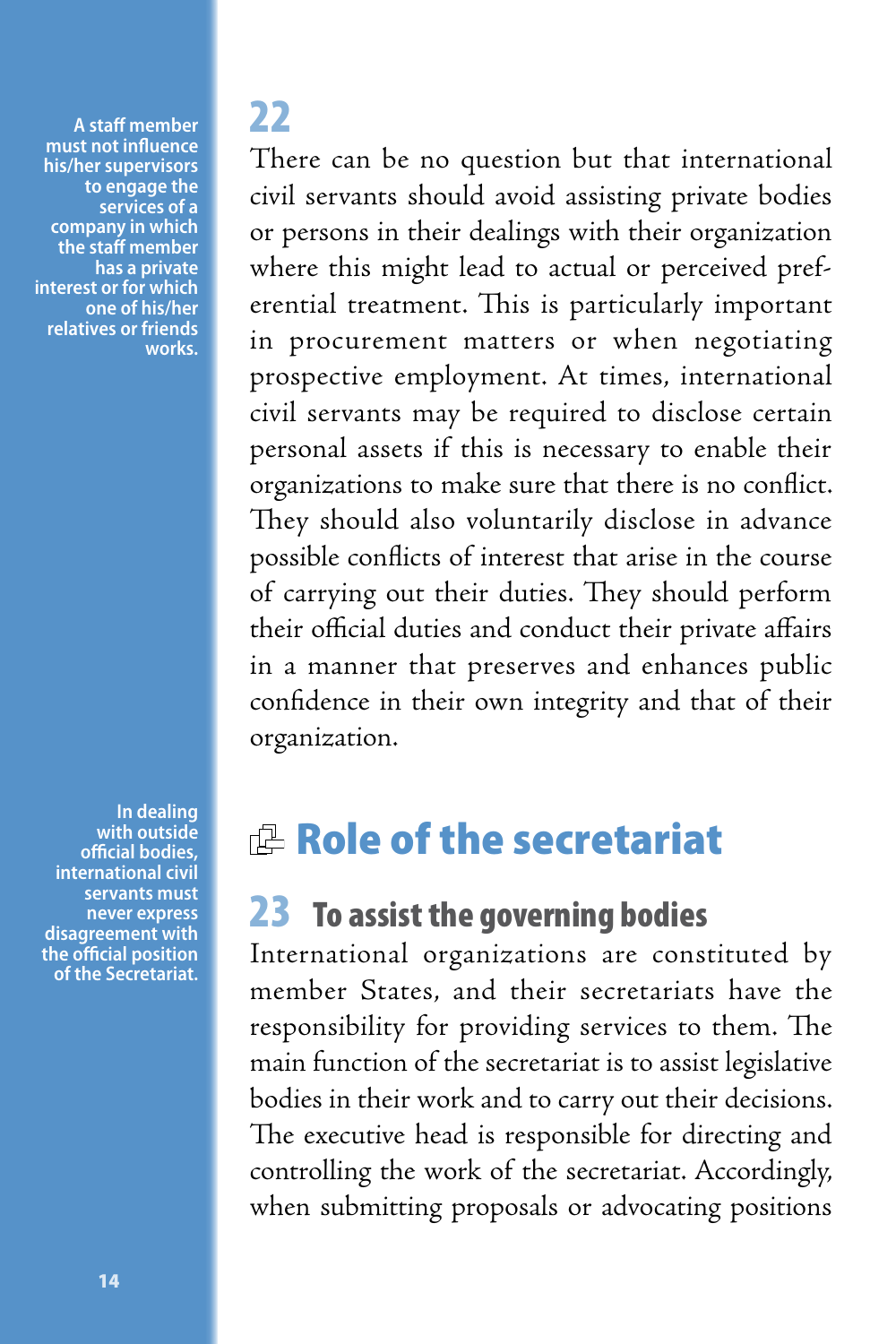before a legislative body or committee, international civil servants are presenting the position of the executive head, not that of an individual or unit.

#### 24 To serve the interests of the Organization

In providing services to a legislative or representative body, it goes without saying that international civil servants should serve only the interests of the organization. It would not be appropriate for international civil servants to prepare for government or other international civil service representatives any speeches, arguments or proposals on questions under discussion. It could, however, be quite appropriate to provide factual information, technical advice or assistance with such tasks as the preparation of draft resolutions.

# 25

It is entirely improper for international civil servants to lobby or seek support from government representatives or members of legislative organs to obtain advancement either for themselves or for others or to block or reverse unfavourable decisions regarding their status. By adhering to the Charter and the constitutions of the organizations of the United Nations system, Governments have undertaken to safeguard the independence of the international civil service; it is therefore understood that government representatives and members of legislative bodies will neither accede to such requests nor intervene in such matters. The proper method for an international civil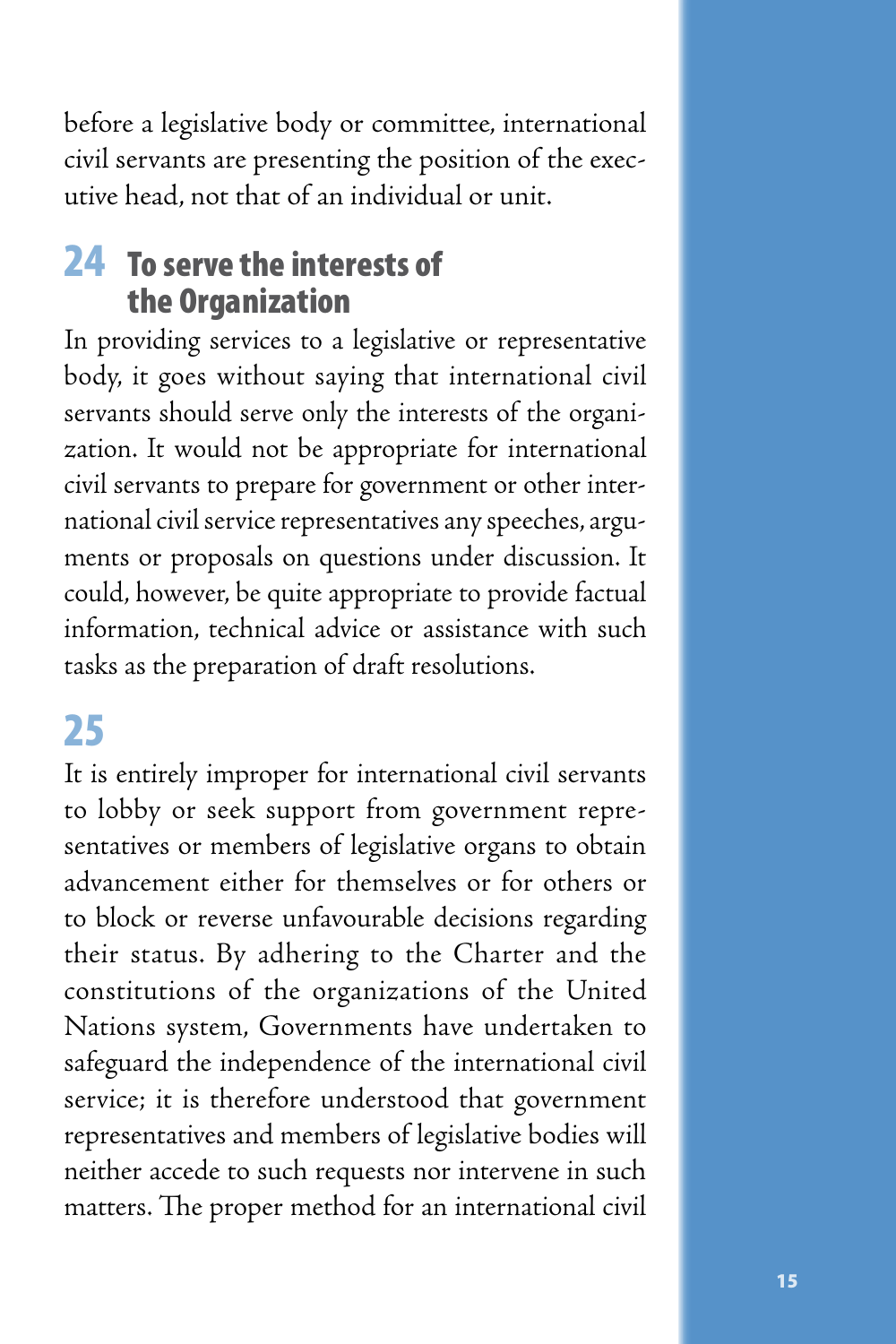servant to address such matters is through administrative channels; each organization is responsible for providing these.

# Staff management relations

#### 26 Freedom of association

Relations between management and staff should be guided by mutual respect. Elected staff representatives have a cardinal role to play in the consideration of conditions of employment and work, as well as in all matters of staff welfare. Freedom of association is a fundamental human right and international civil servants have the right to form and join associations, unions or other groupings to promote and defend their interests. Continuing dialogue between staff and management is indispensable. Management should facilitate this dialogue.

### 27

Elected staff representatives enjoy rights that derive from their status; this may include the opportunity to address legislative organs of their organization. These rights should be exercised in a manner that is consistent with the Charter, the Universal Declaration of Human Rights and the international covenants on human rights and does not undermine the independence and integrity of the international civil service.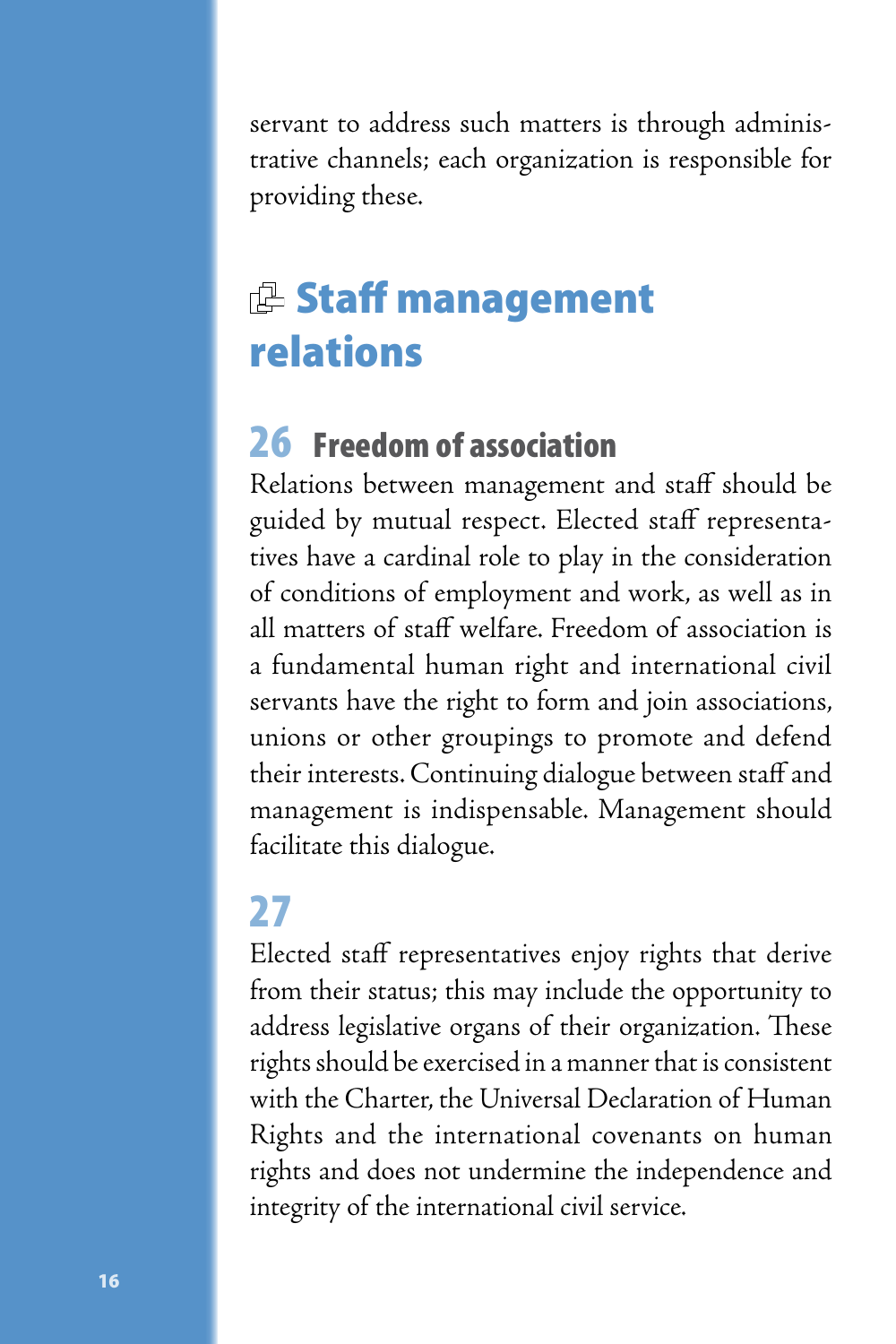In using the broad freedom of expression they enjoy, staff representatives must exercise a sense of responsibility and avoid undue criticism of the organization.

## 28

Staff representatives must be protected against discriminatory or prejudicial treatment based on their status or activities as staff representatives, both during their term of office and after it has ended.

# Relations with member States and legislative bodies

### 29 Neutrality

It is the clear duty of all international civil servants to maintain the best possible relations with Governments and avoid any action which might impair this; they should certainly not interfere in the policies or affairs of Governments. It is unacceptable for them, either individually or collectively, to criticize or try to discredit a Government. At the same time, it is understood that international civil servants may speak freely in support of their organizations' policies. Any activity, direct or indirect, to undermine or overthrow a Government constitutes serious misconduct.

**Staff members attending conferences, even in their personal capacity, may not criticize the government policy of UNESCO's Member States.**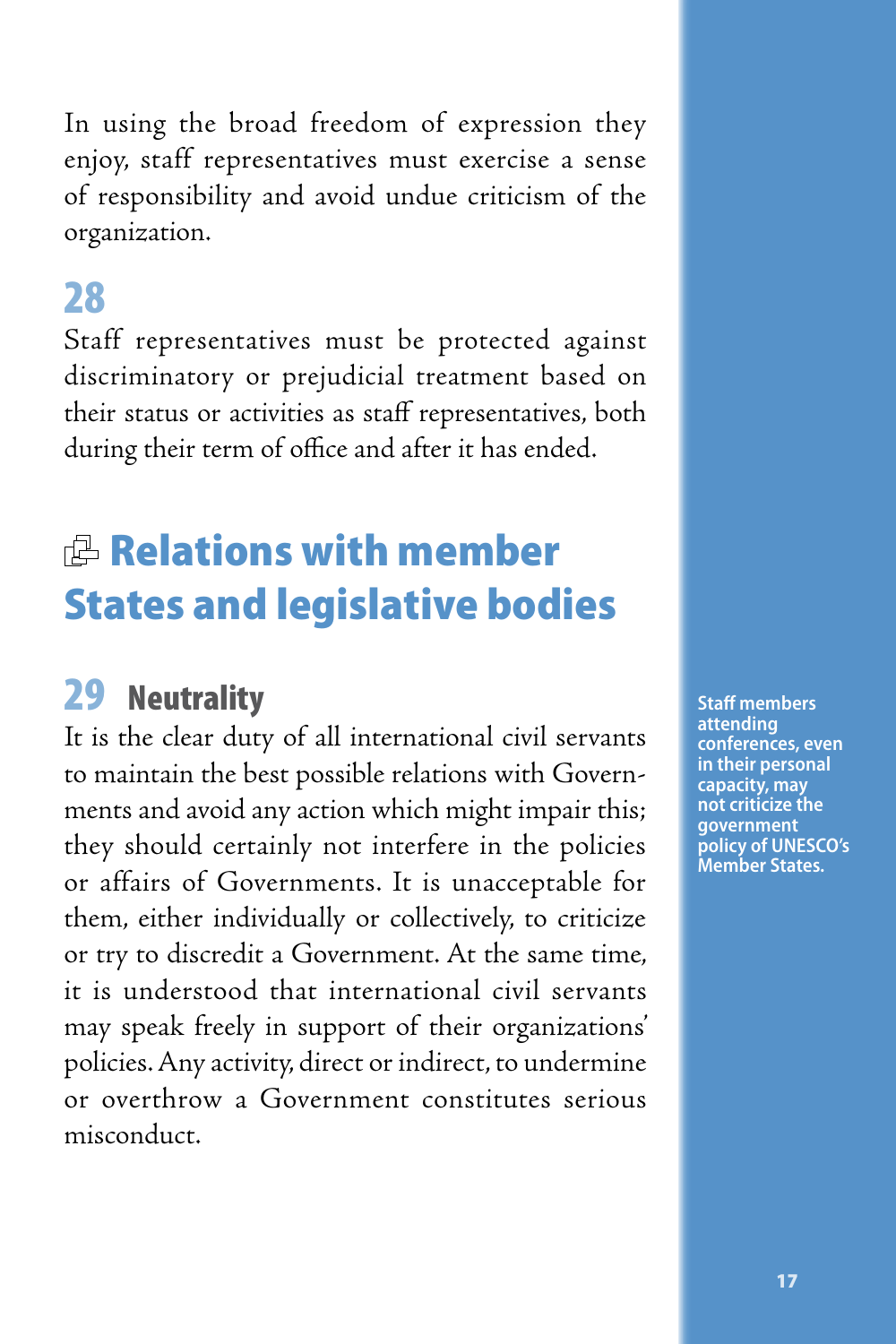**Staff members must refrain from engaging in public activities that might be interpreted as criticizing the government policy of one of the Organization's Member States.**

#### 30

International civil servants are not representatives of their countries, nor do they have authority to act as liaison agents between international organizations and their Governments. The executive head may, however, request an international civil servant to undertake such duties, a unique role for which international loyalty and integrity are essential. For their part, neither Governments nor organizations should place international civil servants in a position where their international and national loyalties may conflict.

# $\mathbb B$  Relations with the public

### 31 Publicinformation

For an international organization to function successfully, it must have the support of the public. All international civil servants therefore have a continuing responsibility to promote a better understanding of the objectives and work of their organizations. This requires them to be well informed of the achievements not only of their own organizations but of the United Nations system as a whole. The opportunity to provide information to the public can arise at any time.

### 32 Moderation

There is a risk that on occasion international civil servants may be subject to criticism from outside their organizations; in keeping with their responsibility as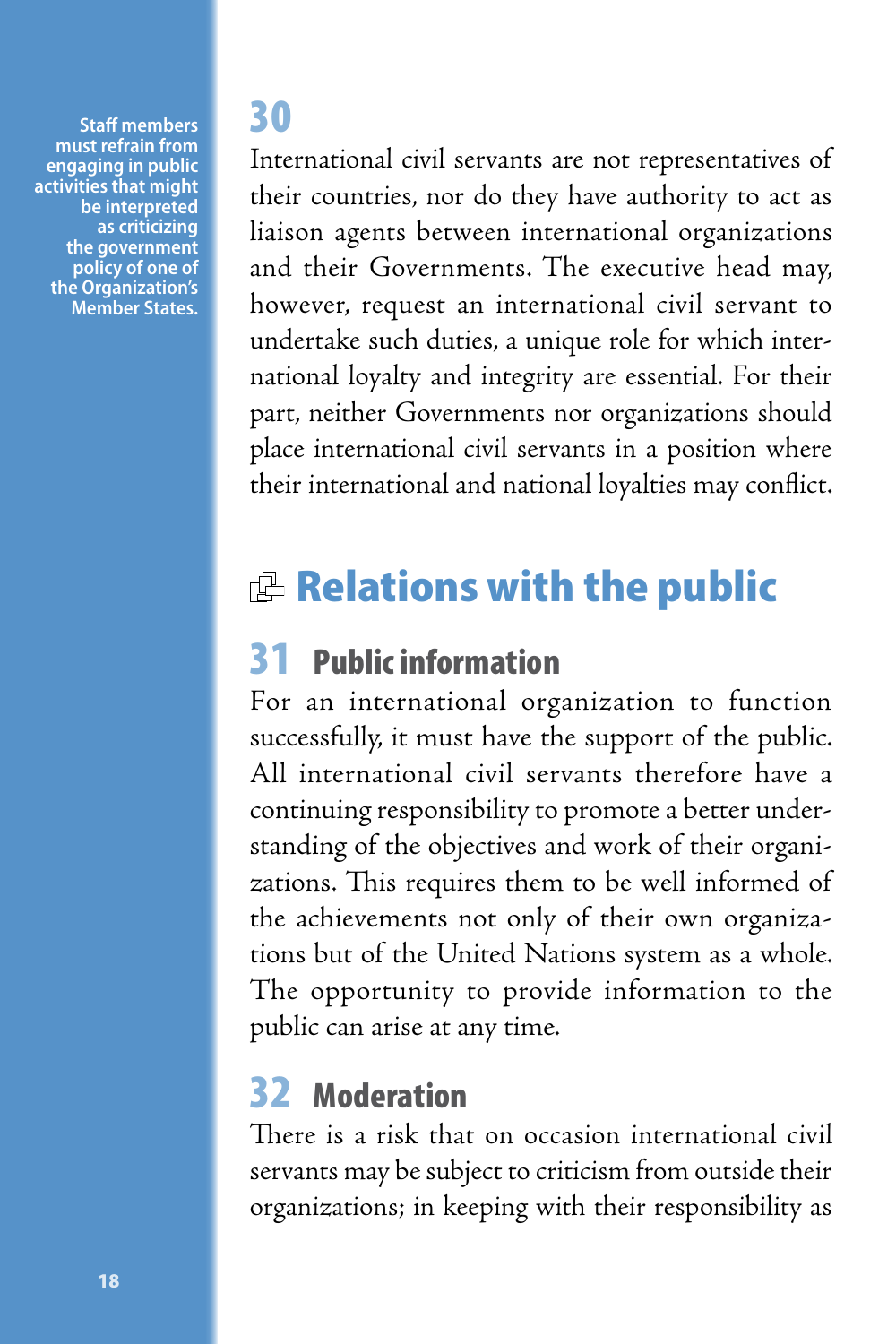international civil servants, they should respond with tact and restraint. They have the right to be defended by their organizations against criticism for actions taken in fulfilment of their duties and they should be confident that this will be done.

# 33

It would not be proper for international civil servants to air personal grievances or criticize their organizations in public. International civil servants should endeavour at all times to promote a positive image of the international civil service, in conformity with their oath of loyalty.

# Relations with the media

### 34 Transparency

Openness and transparency in relations with the media are effective means of communicating the organizations' messages, and the organizations should have guidelines and procedures for this purpose. Within that context, the following principles should apply: international civil servants should regard themselves as speaking in the name of their organizations and avoid personal references and views; in no circumstances should they use the media to further their own interests, to air their own grievances, to reveal unauthorized information or to attempt to influence policy decisions facing their organizations.

**Staff members must refrain from criticizing the action of the United Nations system or UNESCO because it might undermine the image of the Organization and constitute a violation of their oath of loyalty.**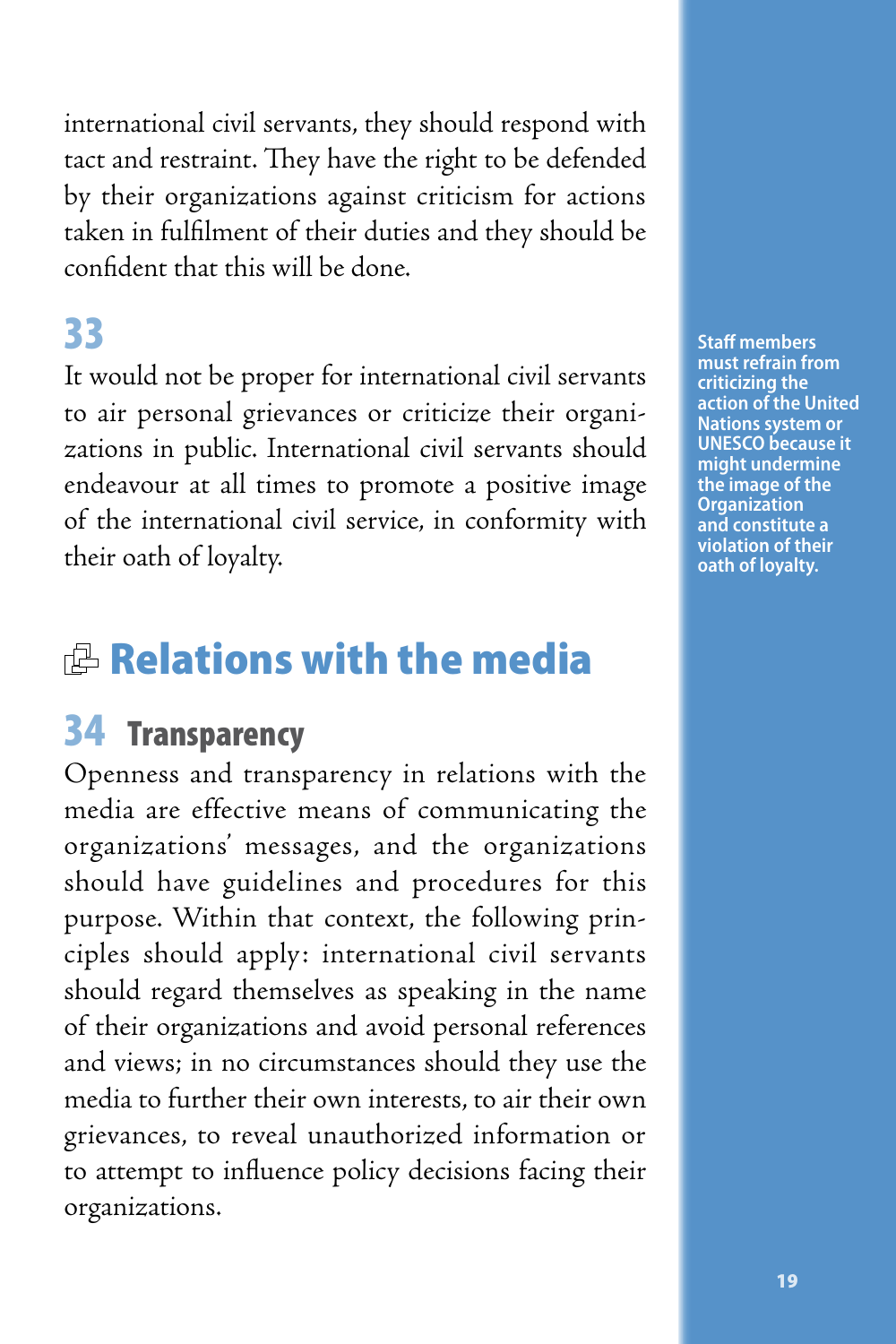# Use and protection of information

#### **35** Confidentiality

The disclosure of confidential information may seriously jeopardize the efficiency and credibility of an organization. International civil servants are responsible for exercising discretion in all matters of official business. They must not divulge confidential information without authorization. Nor should international civil servants use information that has not been made public and is known to them by virtue of their official position to private advantage. These are obligations that do not cease upon separation from service. It is necessary for organizations to maintain guidelines for the use and protection of confidential information, and it is equally necessary for such guidelines to keep pace with developments in communications technology. It is understood that these provisions do not affect established practices governing the exchange of information between the secretariats and member States, which ensure the fullest participation of member States in the life and work of the organizations.

**Confidential information, such as that contained in an audit report or concerning staff members, may not be divulged for any reason.**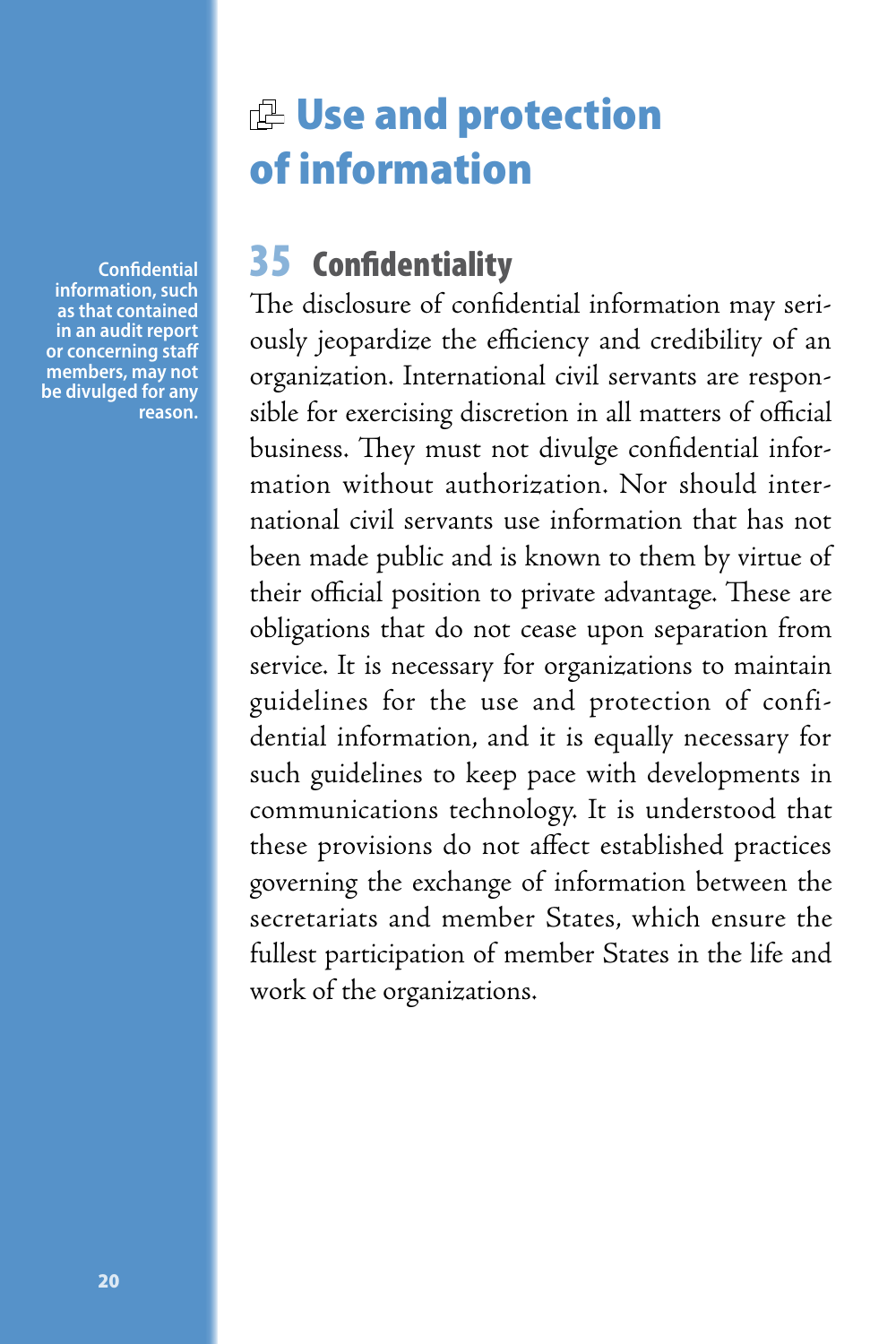# Respect for different customs and culture

## 36

The world is home to a myriad of different peoples, languages, cultures, customs and traditions. It is selfevident that a genuine respect for them all is fundamental for an international civil servant. Any behaviour that is not acceptable in a particular cultural context must be avoided. However, if a tradition is directly contrary to any human rights instrument adopted by the United Nations system, the international civil servant must be guided by it. International civil servants should avoid an ostentatious lifestyle and any display of an inflated sense of personal importance.

# B Security and safety

### 37

While an executive head must remain free to assign staff in accordance with the exigencies of the service, it is the responsibility of organizations to make sure that the health, well-being and lives of their staff, without any discrimination whatsoever, will not be subject to undue risk. The organizations should take measures to protect their safety and that of their family members. On the other hand, it goes without saying that it is incumbent on international civil servants to comply with all instructions designed to protect their safety.

**Staff members must not ostentatiously display the flag of their country of origin in the office, as such action might be interpreted by colleagues or visitors as running counter to the duty of impartiality.** 

**International civil servants must show the utmost respect for cultural diversity in the context of their duties and in their personal conduct. They must, in particular, adapt themselves to the local customs of each country to which they are assigned.**

**Staff members are invited to consult the Travel & Security website on the Organization's Intranet home page.**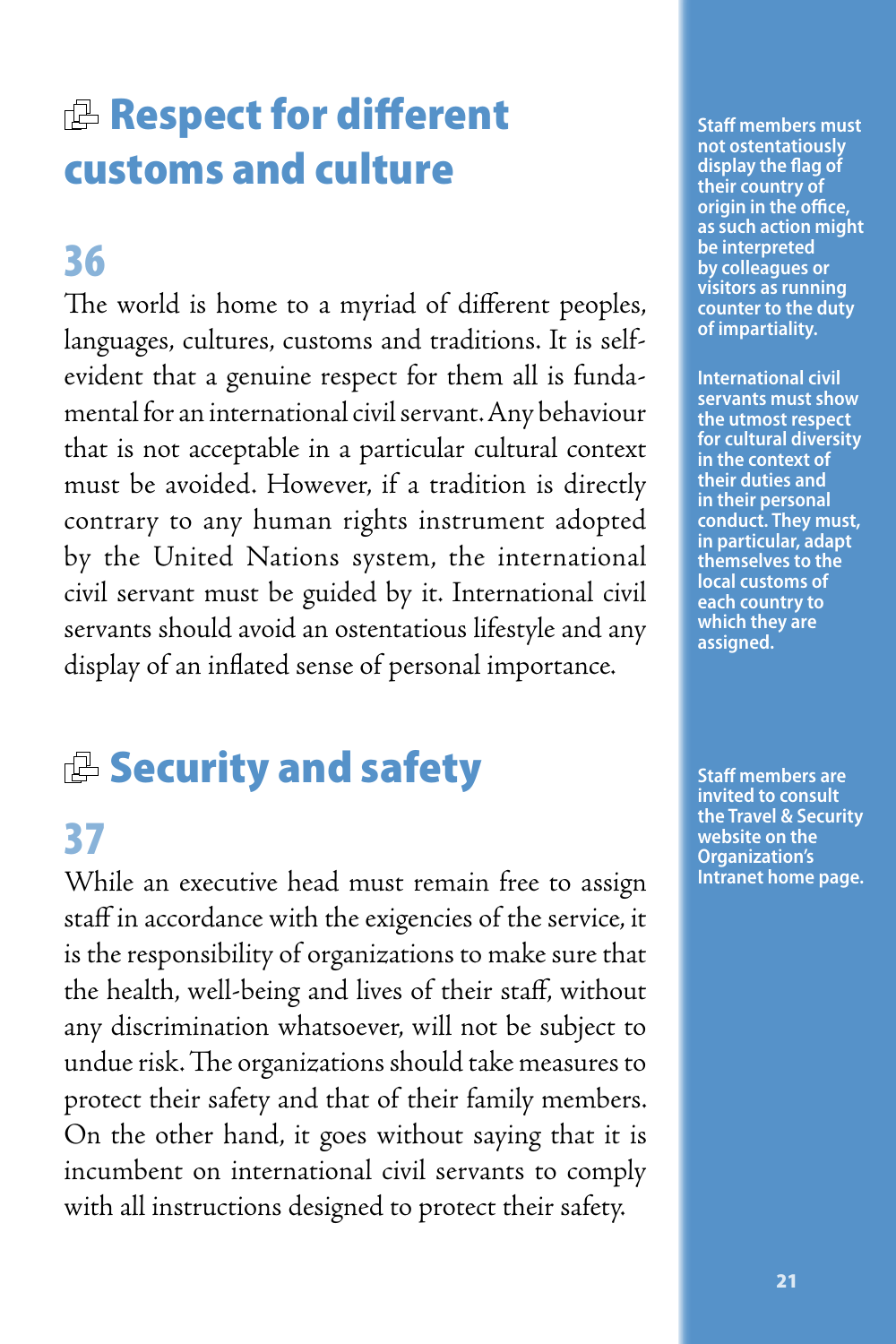**Staff members must honour their private obligations such as rental payments, loan reimbursements or payment of maintenance allowances.**

**A staff member who owns a vehicle with a K or diplomatic number plate must observe the Highway Code, in particular parking regulations, when using the vehicle for personal reasons. If faced with fines for offences in this case, the staff member must pay them.**

# Personal conduct

#### 38

The private life of international civil servants is their own concern and organizations should not intrude upon it. There can be situations, however, in which the behaviour of an international civil servant can reflect on the organization. International civil servants must therefore bear in mind that their conduct and activities outside the workplace, even if unrelated to official duties, can compromise the image and the interests of the organization. This can also result from the conduct of members of international civil servants' households and it is the responsibility of international civil servants to make sure that their households are fully aware of this.

#### **39** Respect for local law

The privileges and immunities that international civil servants enjoy are conferred upon them solely in the interests of the organizations. They do not exempt international civil servants from observing local laws, nor do they provide an excuse for ignoring private legal or financial obligations. It should be remembered that only the executive head is competent to waive the immunity accorded to international civil servants or to determine its scope.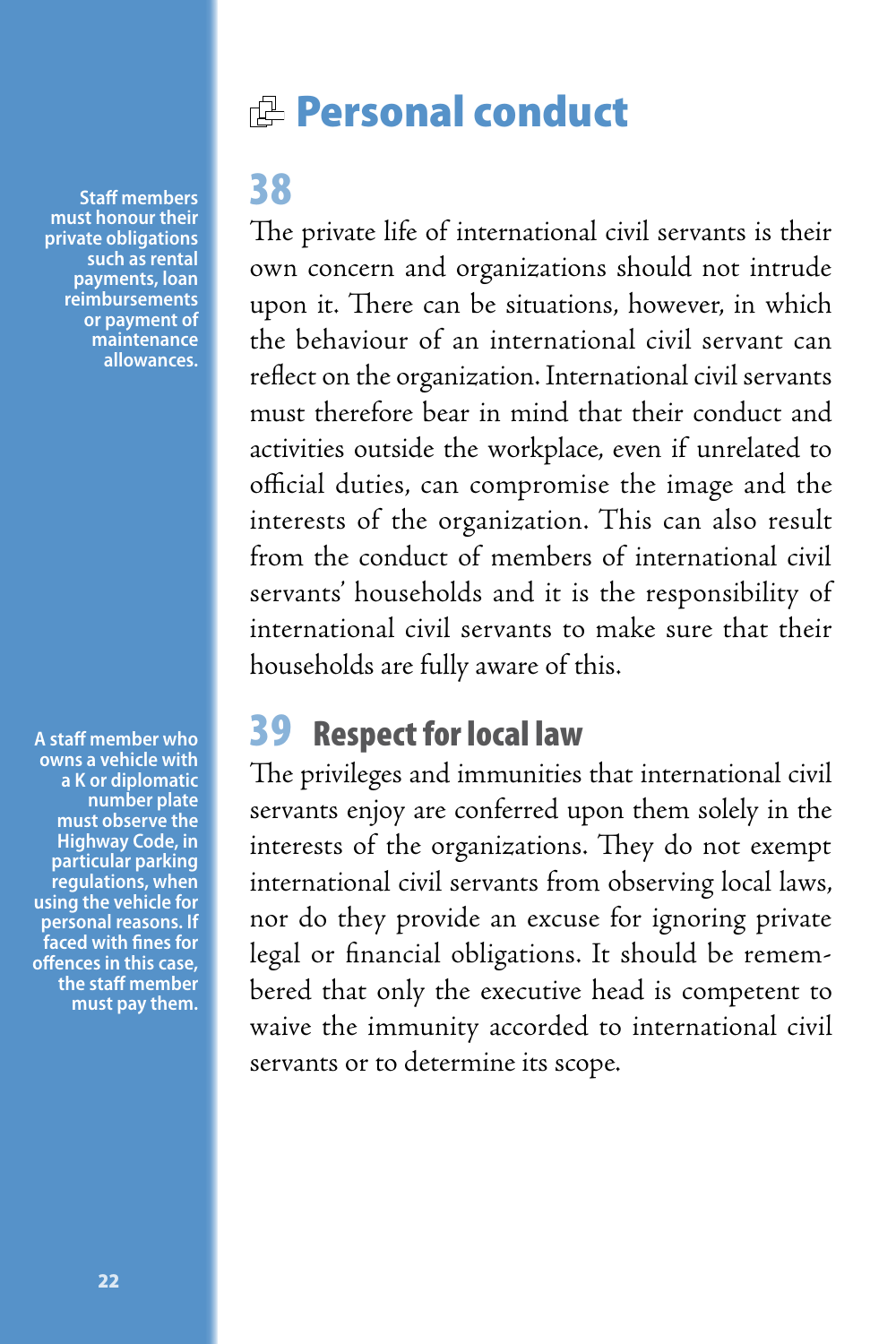### 40

Violations of law can range from serious criminal activities to trivial offences, and organizations may be called upon to exercise judgement in the light of the nature and circumstances of individual cases. A conviction by a national court will usually, although not always, be persuasive evidence of the act for which an international civil servant was prosecuted, and acts that are generally recognized as offences by national criminal laws will normally also be violations of the standards of conduct for the international civil service.

# Outside employment and activities

### 41

The primary obligation of international civil servants is to devote their energies to the work of their organizations. It is therefore improper for international civil servants to engage, without prior authorization, in any outside activity, whether remunerated or not, that interferes with that obligation or is incompatible with their status or conflicts with the interests of the organization. Any questions about this should be referred to the executive head.

**Staff members must not consult Internet sites whose content promotes values that are contrary to those of UNESCO. See the Directives for the use of information and communication in UNESCO.**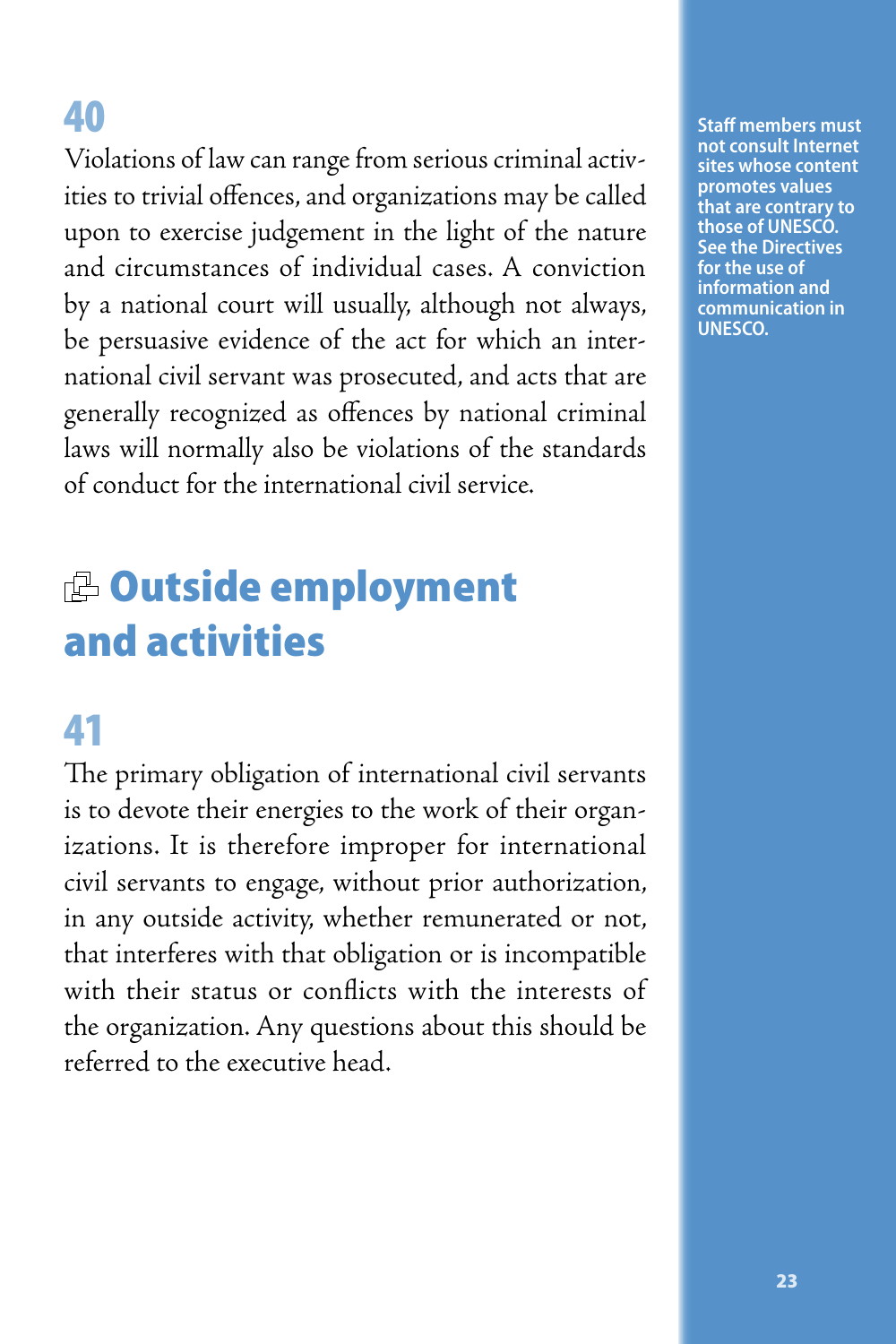### 42

Subject to the above, outside activities may, of course, be beneficial both to staff members and to their organizations.

Organizations should allow, encourage and facilitate the participation of international civil servants in professional activities that foster contacts with private and public bodies and thus serve to maintain and enhance their professional and technical competencies.

### 43

International civil servants on leave, whether with or without pay, should bear in mind that they remain international civil servants in the employ of their organization and are still subject to its rules. They may, therefore, only accept employment, paid or unpaid, during their leave with proper authorization.

#### 44 Political activities

In view of the independence and impartiality that they must maintain, international civil servants, while retaining the right to vote, should not participate in political activities, such as standing for or holding local or national political office. This does not, however, preclude participation in local community or civic activities, provided that such participation is consistent with the oath of service in the United Nations system. It is necessary for international civil servants to exercise discretion in their support for a political party or campaign, and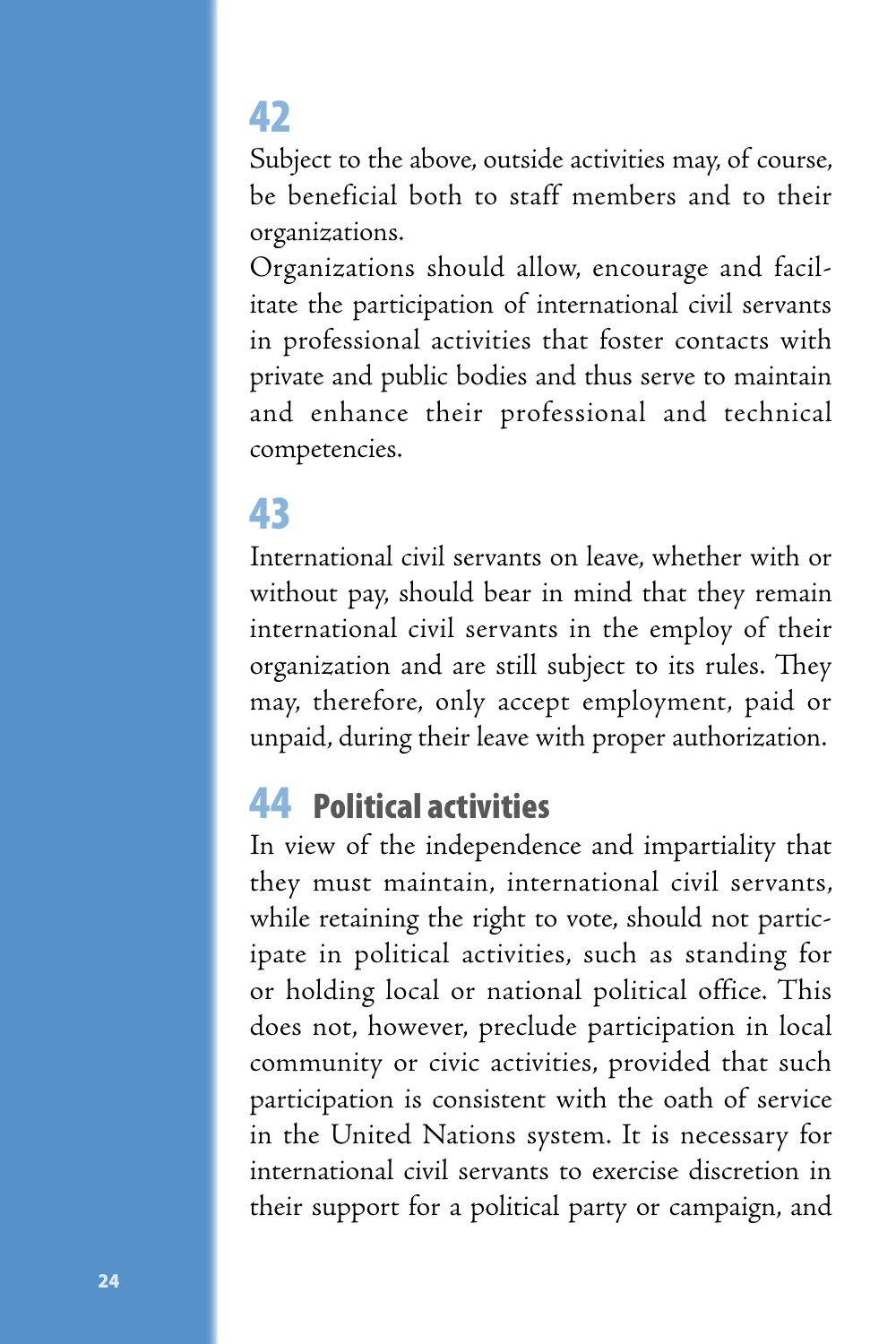they should not accept or solicit funds, write articles or make public speeches or make statements to the press. These cases require the exercise of judgement and, where there is any doubt, should be referred to the executive head.

## 45

The significance of membership in a political party varies from country to country and it is difficult to formulate standards that will apply in all cases. In general, international civil servants may be members of a political party provided its prevailing views and the obligations imposed on its members are consistent with the oath of service in the United Nations system.

# Gifts, honours and remuneration from outside sources

46

To protect the international civil service from any appearance of impropriety, international civil servants must not accept, without authorization from the executive head, any honour, decoration, gift, remuneration, favour or economic benefit of more than nominal value from any source external to their organizations; it is understood that this includes Governments as well as commercial firms and other entities.

**Staff members must not accept major responsibilities within a political party, as their potential visibility might interfere with their duty of discretion and neutrality.**

**Any staff member selected to receive a prize for research conducted while at UNESCO must accept the prize on behalf of the Organization, since such research is an integral part of his/her professional activities.**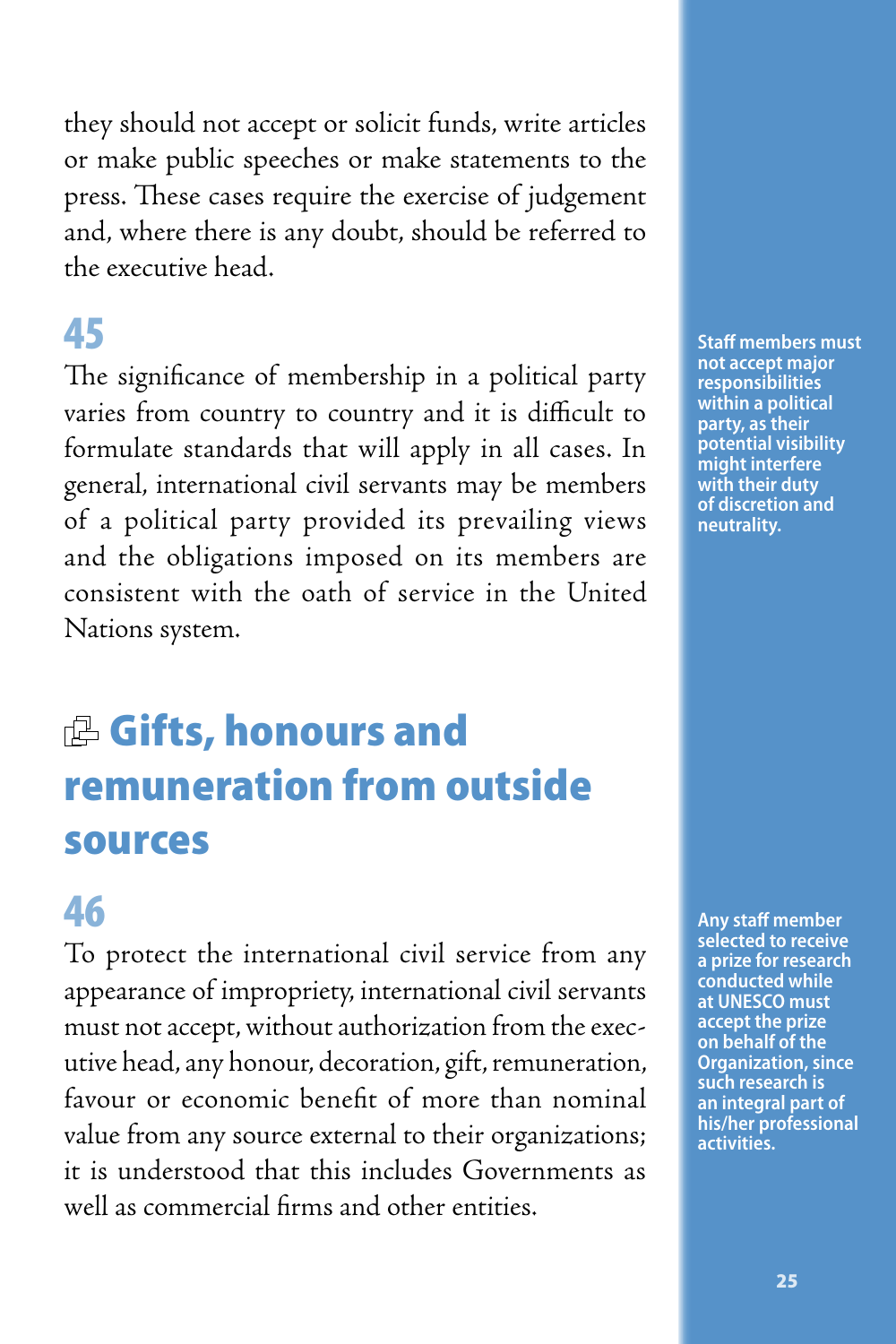### 47

It is not proper for international civil servants to accept supplementary payments or other subsidies from a Government or any other source prior to, during or after their assignment with an international organization if the payment is related to that assignment. Balancing this requirement, it is understood that Governments or other entities should not make or offer such payments, recognizing that they are at variance with the spirit of the Charter and the constitutions of the organizations of the United Nations system.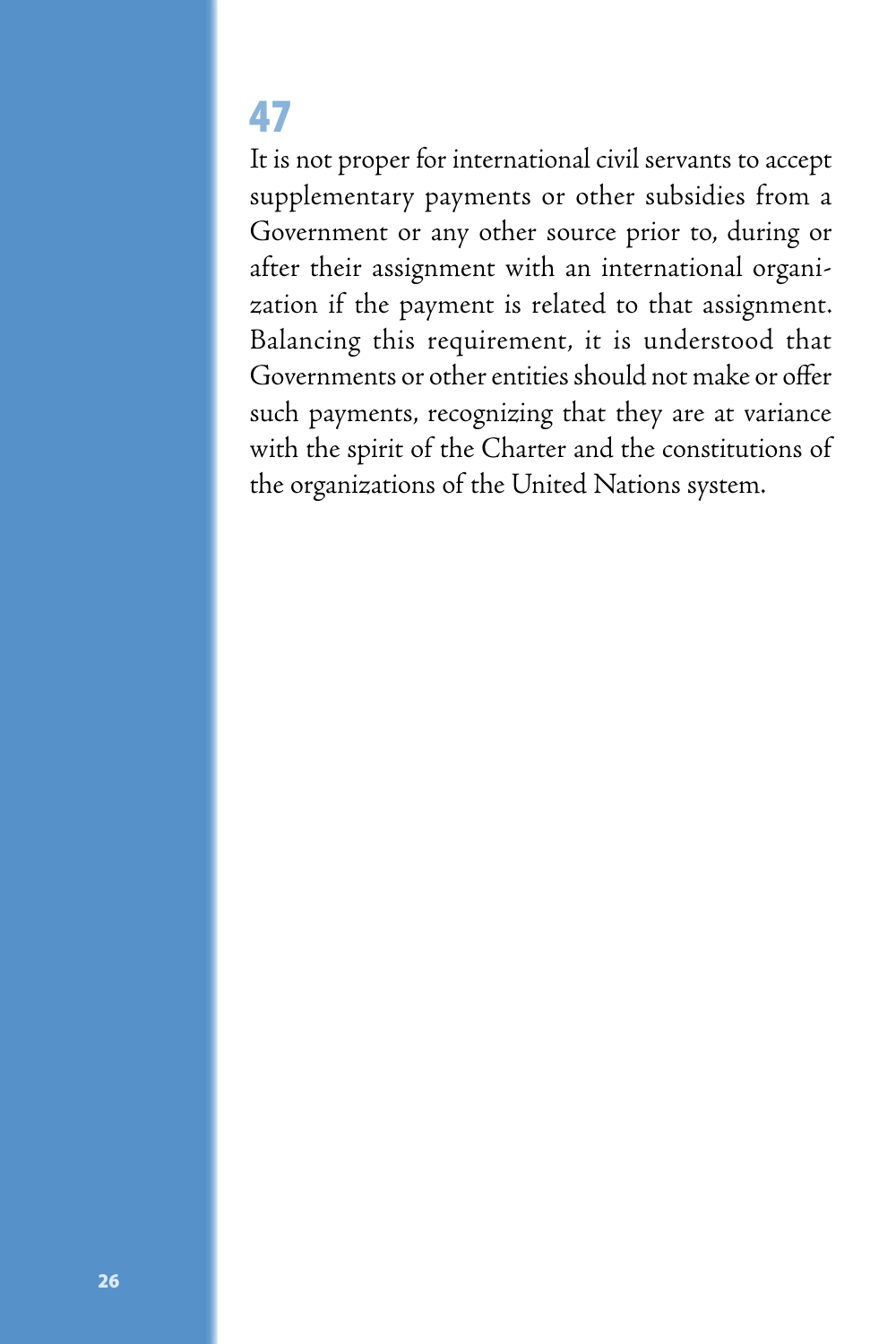# **凸 CONCLUSION**

## 48

The attainment of the standards of conduct for the international civil service requires the highest commitment of all parties. International civil servants must be committed to the values, principles and standards set forth here. They are expected to take a positive and active approach in upholding them. They should feel responsible for contributing to the broad ideals to which they dedicated themselves in joining the United Nations system. International organizations have a particular responsibility to ensure that the necessary guidance or rules are adopted to implement these standards. For their part, member States are expected, through their allegiance to the Charter and other constituent instruments, to preserve the independence and impartiality of the international civil service.

## 49

For these standards to be effectively applied, it is essential that they be widely disseminated, and that measures be taken to ensure that their scope and importance are understood throughout the international civil service, the member States and the organizations of the United Nations system.

### 50

Respect for these standards assures that the international civil service will continue to be an effective instrument in fulfilling its responsibilities and in meeting the aspirations of the peoples of the world.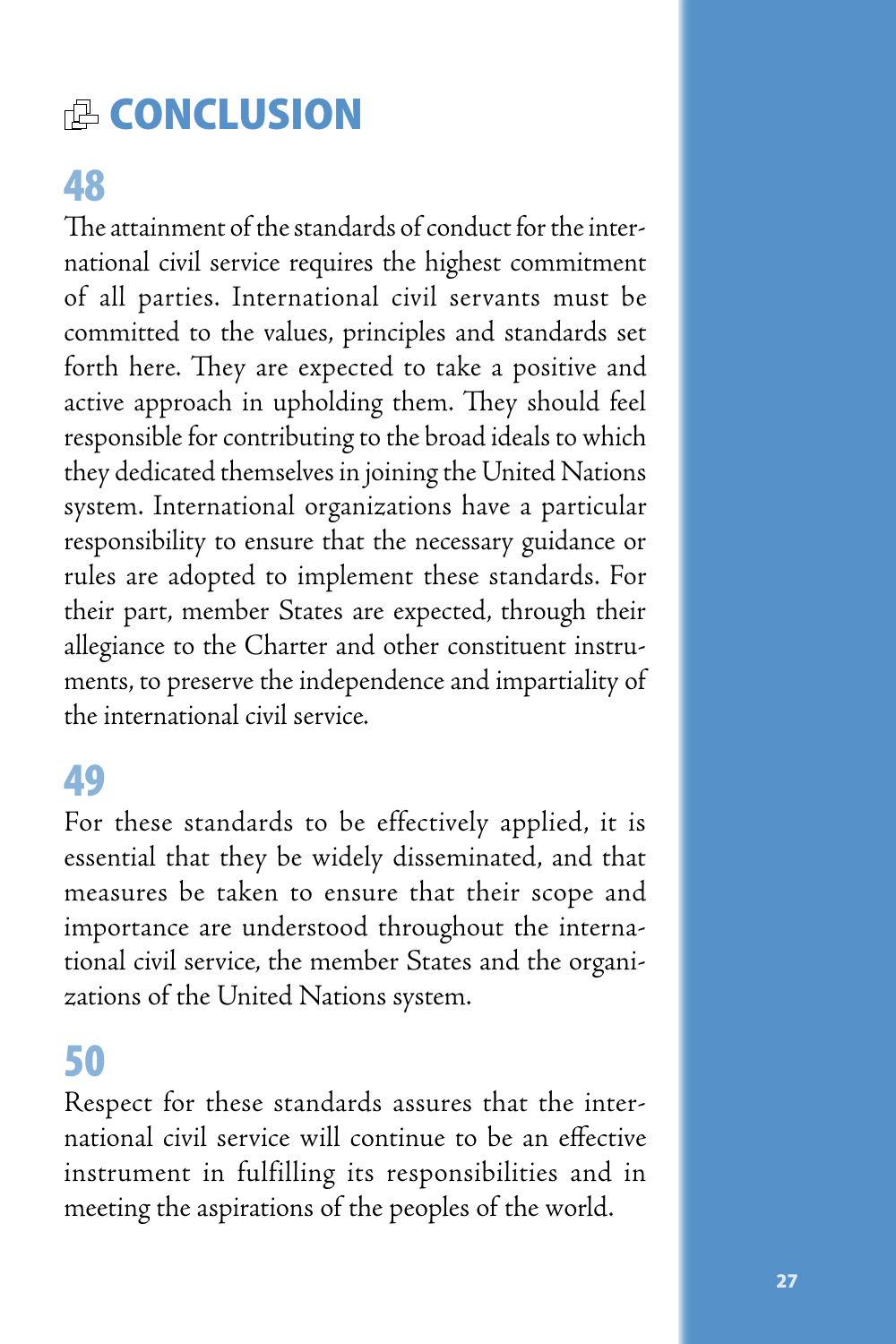#### Basic standards of conduct

1 **A staff member fails to respect his or her obligations to pay support to a spouse or a child, notwithstanding a court order to do so. Does this violate the standards of conduct?**

Yes. Staff members must not use their privileges and immunities to avoid discharging their private obligations or observing local laws (see Staff Regulation 1.8).

2 **A staff member fails to comply with domestic violence laws or a court order regarding visitation rights. Does this violate the standards of conduct?**

Yes. Staff members are required to comply with the law, including laws against domestic violence. This includes not only physical assault, but also violent acts or the threat of violence to those in the staff member's household. UNESCO cannot become involved in purely domestic disputes. It is however in its interests as an international

organization to ensure that its staff members do not abuse the immunities accorded to them, subject their household members to cruelty or violate court orders. Staff members should conduct themselves at all times in a manner befitting their status as international civil servants. (see Staff Regulation 1.4).

#### Conduct at UNESCO

3 **Your daughter is at a university abroad and you occasionally send her e-mails from the office. Is this a violation of the standards of conduct?**

No, provided that such communications are limited and rapid. The primary purpose of electronic mail (e-mail) facilities is for official communications. The personal use of e-mail facilities at Headquarters is permitted as long as this does not encroach on work time, overburden the electronic network, or involve significant extra expense for UNESCO. With regard to the use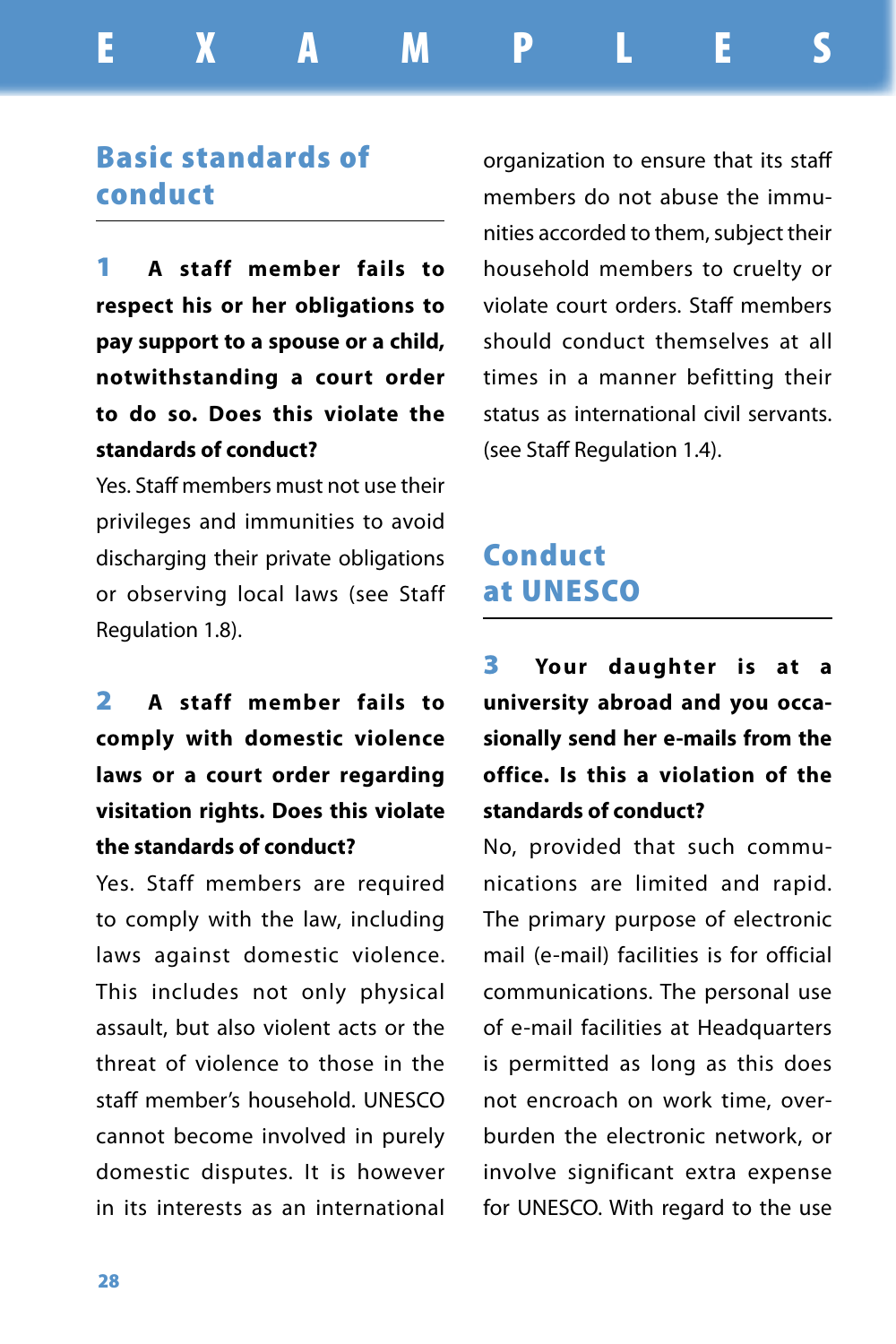E X A M P L E S

of Internet facilities in general, staff members should avoid consulting sites whose content does not correspond to UNESCO's values, as stipulated in Administrative Circular 2204 of 22 March 2004.

#### Use and disclosure of information

4 **You are an expert on water resources and would like to write a letter to the editor of a newspaper regarding a national hydrological project. Do you need clearance from UNESCO?**

Yes, you must request formal authorization from the Bureau of Human Resources Management (HRM) through the Bureau of Public Information (BPI). HRM will examine the issues covered and the context in which the letter is being written. It will consider in particular whether the author is identified as a UNESCO staff member, whether the letter could reasonably be expected to have an adverse effect on UNESCO's policies or activities, and whether

such a project has a significant impact on UNESCO's relations with the country in question (the presumption is that it could be a significant issue).

5 **One of your fields of expertise (acquired outside UNESCO) is the protection of children; a local journalist would like to interview you on this topic. Do you need UNESCO clearance for the interview?**

Yes. In addition, you must ensure that:

- you are interviewed in your personal capacity and your name is not associated with UNESCO;
- you avoid commenting directly on controversial national policy issues in this area (if you do intend to address such controversial issues, you should submit your comments to UNESCO for prior authorization);
- you do not mention UNESCO's name, use its logo, or refer to your post at UNESCO, and no reference to your function is made by anyone else involved in the interview (see Staff Rule  $101.6$ ).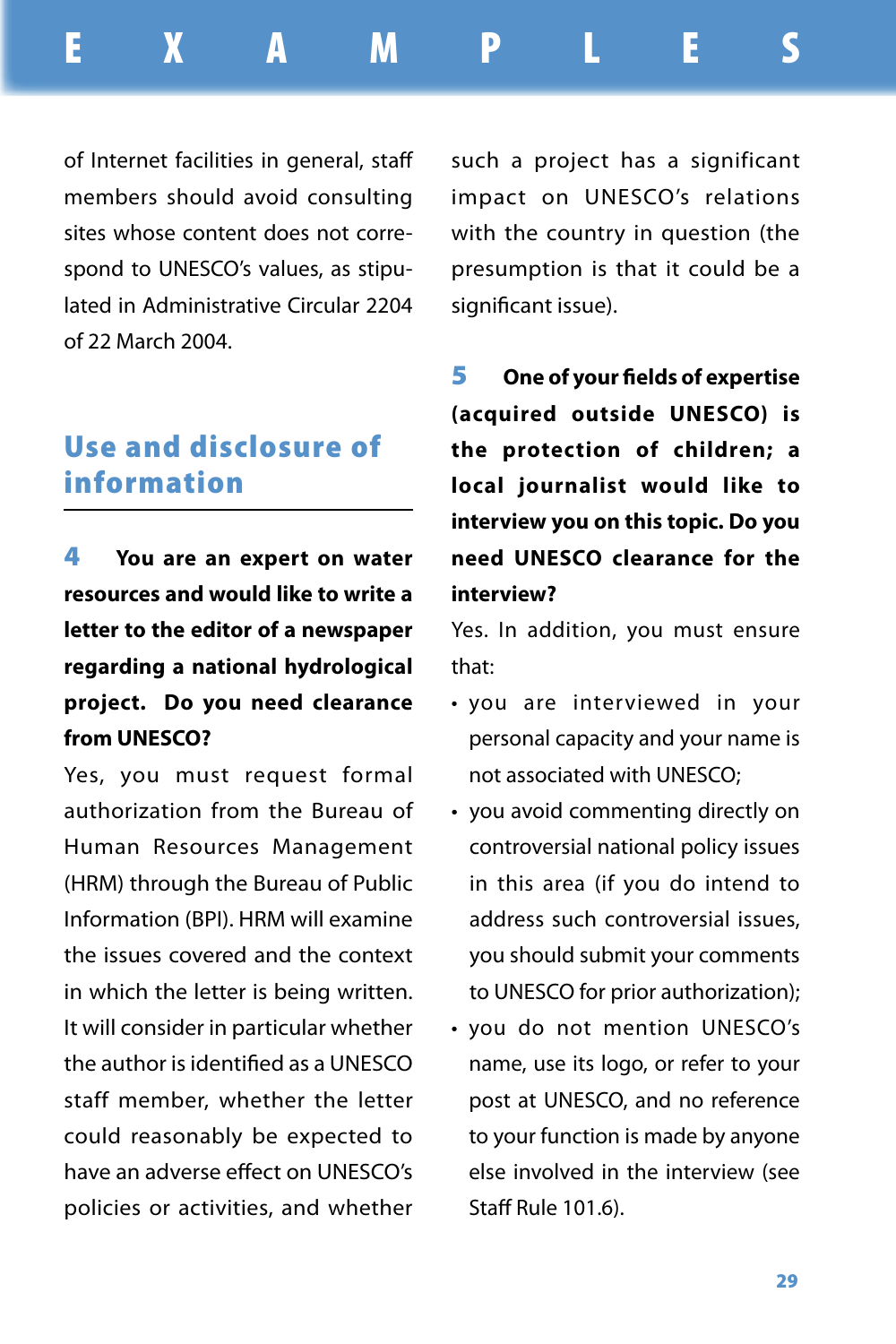#### **Conflicts** of interest

6 **You are engaged in discussion with a potential contractor for a UNESCO project. The invitation to tender has just been issued. At the end ofthe discussion,the contractor invites you to lunch in a restaurant. Should you accept the invitation?**

No. As the competitive bidding process has not yet been completed, it would be inappropriate to accept the invitation as that could give the impression that you might be influenced in your choice.

7 **You learn through your brother-in-law, who works for a printing firm, of new software produced by the firm that may be of interest to UNESCO. Are you permitted to arrange a meeting between the firm and representatives of UNESCO?**

Yes, providing that you discuss with your supervisor the nature of your relationship with the outside contractor and any conflict of interest that might arise. You should refrain

from influencing UNESCO's decision in any way with regard to purchasing the software or otherwise using the firm's products, as that would be a clear case of conflict of interest.

8 **A staff member in your Division has the authority to conclude contracts up to \$30,000 without the supervisor's approval. You notice, however, that the supplier for a particular item has not changed in the past few years, even though the market is very competitive in this area. Furthermore, you do not find any record of other potential suppliers in the files. What should you do?**

Whenever the cost of a contract exceeds \$2,500, price comparisons between at least three potential contractors should be made with a view to determining the lowest acceptable price. You should alert the staff member and supervisor concerned and remind them of the rules in force in this regard (see the Procurement Guide, UNESCO Manual, Vol. I, Appendix 10c).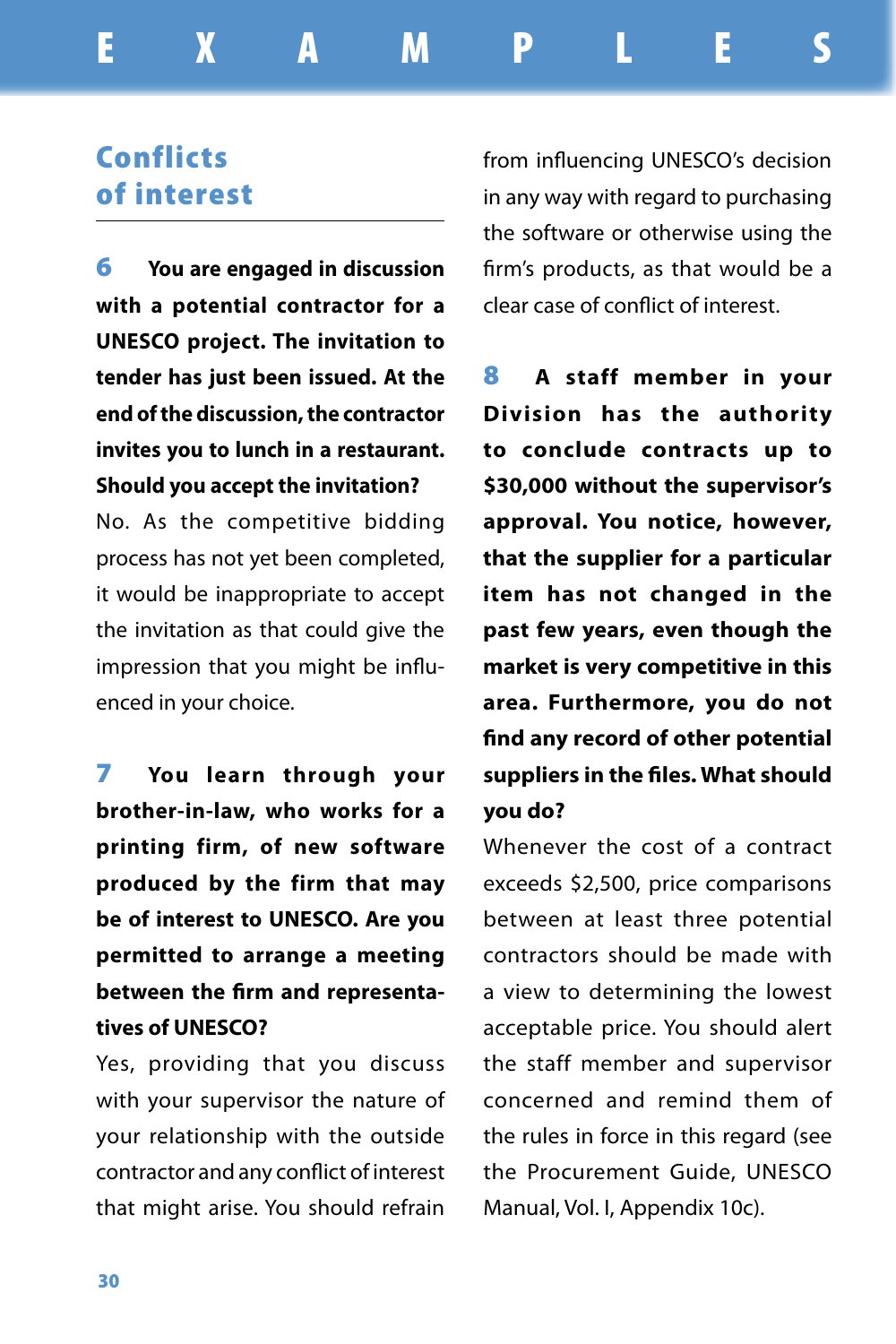9 **It may sometimes be difficult to know how to react when a supplier or partner offers you a gift. Here are some examples of the appropriate way to act in such situations :**

• the gift has no commercial value (for example, calendars or notepads), you may accept it and share it with all of your colleagues;

• the gift has substantial value (for example, a gold watch), you should refuse the gift and return it, explaining that your status as an international civil servant does not permit you to accept such gifts. The same principle applies to gifts of less, and even symbolic, value (for example, a bottle of wine or a travel souvenir).

You should bring all such cases to the notice of your supervisor.

#### Outside activities

10 **You have been invited by a university to teach a course on educational planning, for which you will be paid. Can you accept the invitation?**

You may accept the invitation, provided that :

E X A M P L E S

• you receive prior approval from your supervisors and HRM with regard to both your participation and the remuneration proposed;

• you provide details on the course content; and

• the work, including preparation, is done in your spare time and does not interfere with your official duties (see Staff Rules 101.6 and 101.8).

#### 11 **You own an apartmentthat you rent outin orderto generate income. Are you obliged to report this fact to UNESCO to avoid violating the rules on outside activities?**

No. You may rent your property without prior authorization from UNESCO, as long as the rental does not become a regular outside activity run as a business.

12 **Can youparticipate in a lawful public demonstration on an issue not closely related to the work of UNESCO, for example, abortion policy or nuclear disarmament without prior authorization?**